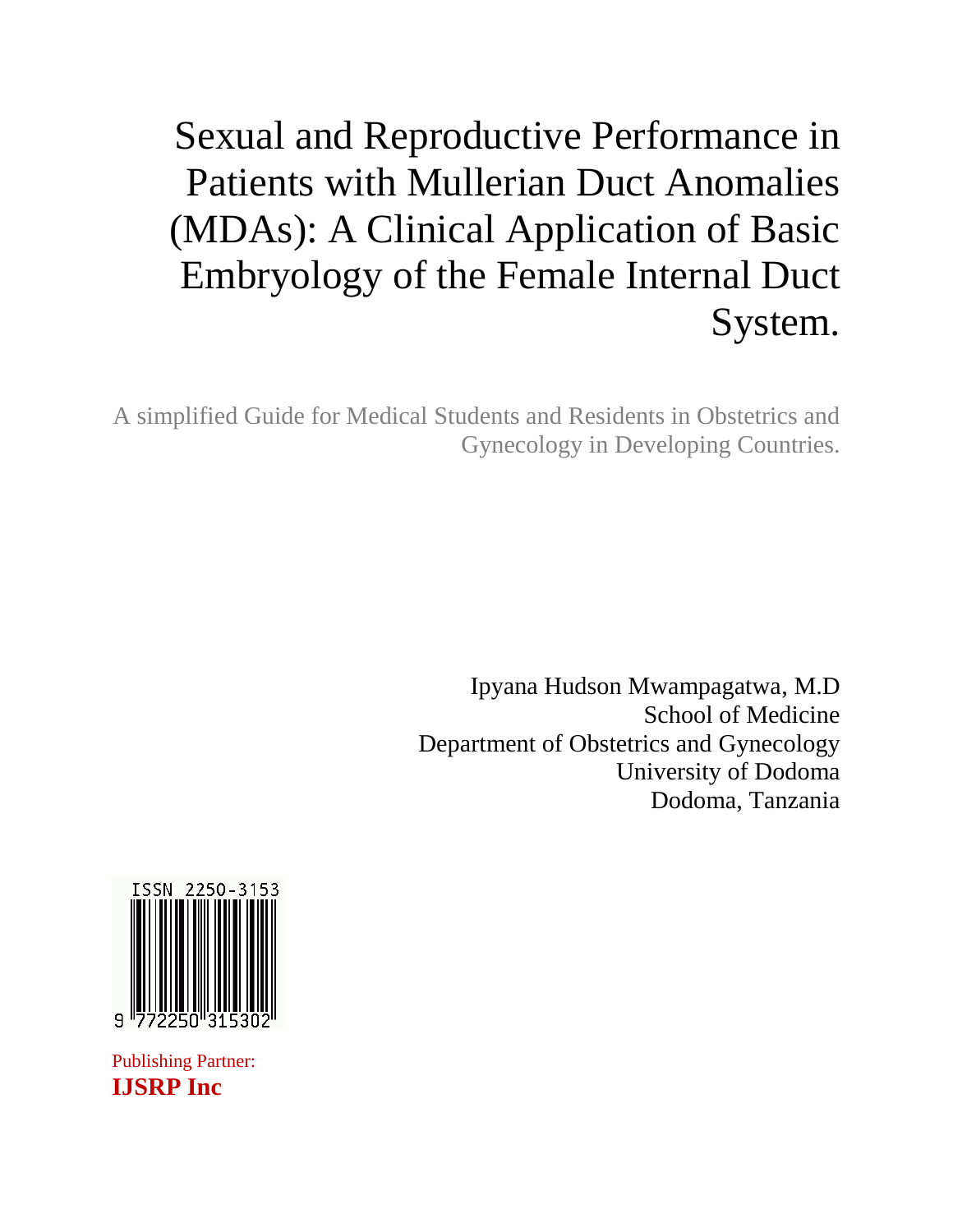### <span id="page-1-0"></span>**Preface**

The basic knowledge of embryology lays a solid foundation for clinicians to build on their clinical knowledge and skills in managing patients with congenital malformations. The field of embryology is often forgotten by clinicians, they only come to recall when they encounter congenital malformations in their field of clinical practice.

This article has briefly reviewed literature on the pathogenesis and types of the female duct system anomalies and their individual clinical applications in terms of sexual and reproductive functions. Furthermore the chapter has included a brief discussion of the challenges in diagnosis and management of mullerian duct anomalies in resource constrained settings.

In preparation of this chapter, many standard textbooks in basic embryology as well as published research papers and case reports were referred. I would at this point appreciate the efforts of these authors of these original works for their efforts that has laid a valuable foundation for generations to come. The list of consulted text books and publications are mentioned in superscript numbers within the text and listed at the end of this chapter. At this point I should therefore suggest that the readers take efforts to read the listed references for further understanding of the subject.

Basically the chapter is meant to shade light on sexual and obstetric outcomes in women with Mullerian duct anomalies for medical students, residents in Obstetrics and Gynecology as well as practicing doctors in resources limited setting.

I would like extend my gratitude to Professor Ainory Gessase, a professor in anatomy who inspired me to write something valuable in basic sciences that has a practical application in clinical medicine. His inspiration is highly valued.

<span id="page-1-1"></span>Furthermore I would like to thanks Ms Angel Alex and Mrs Rachel Shelutete who did a profound secretarial work during the preparation of this article.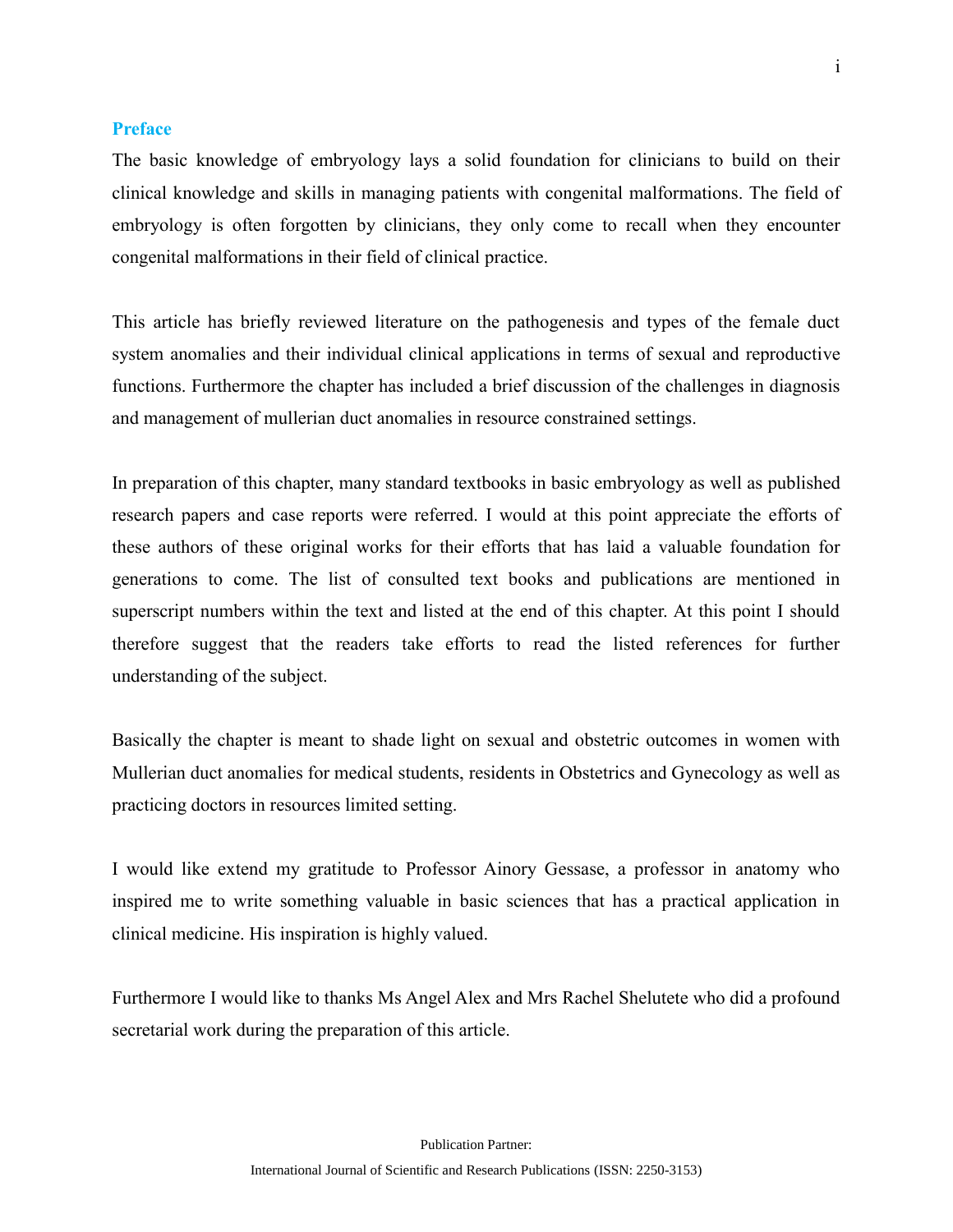# **Copyright and Trademarks**

All the mentioned authors are the owner of this Monograph and own all copyrights of the Work. IJSRP acts as publishing partner and authors will remain owner of the content.

# Copyright©2015, All Rights Reserved

No part of this Monograph may be reproduced, stored in a retrieval system, or transmitted, in any form or by any means, electronic, mechanical, photocopying, recording, scanning or otherwise, except as described below, without the permission in writing of the Authors & publisher. Copying of content is not permitted except for personal and internal use, to the extent permitted by national copyright law, or under the terms of a license issued by the national Reproduction Rights Organization.

<span id="page-2-0"></span>Trademarks used in this monograph are the property of respective owner and either IJSRP or authors do not endorse any of the trademarks used.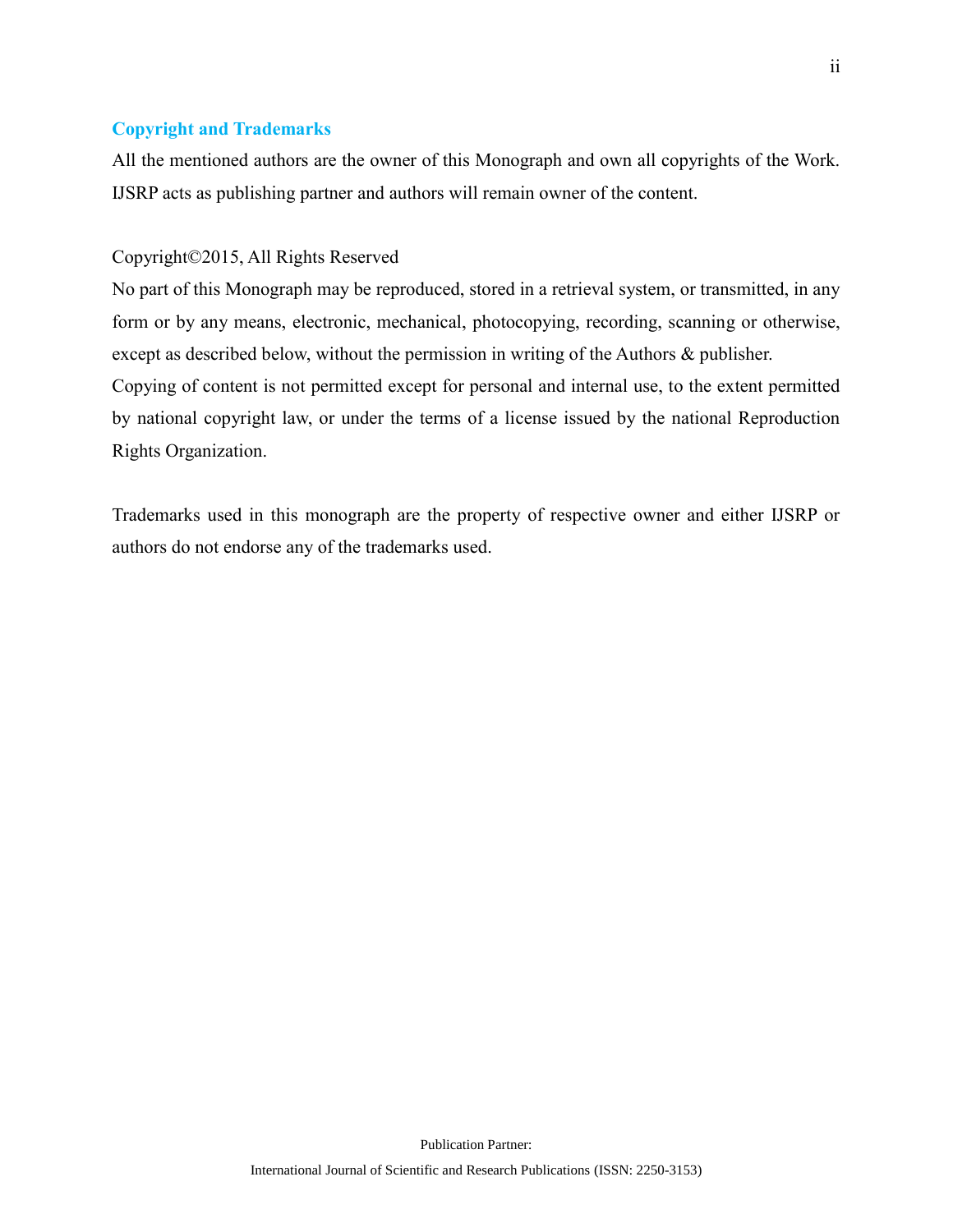# **Authors**

Dr Ipyana H Mwampagatwa is a practicing obstetrician and Gynecologist at the Regional Referral Hospital and lecturer in Obstetrics and gynaecology at the School of medicine of the University of Dodoma in Central Tanzania.

<span id="page-3-0"></span>He is also registered by the Tanganyika Medical Council as a medical Doctor since 2004 when he got his Doctor of Medicine degree (MD) from the Muhimbili University College of Health and Allied Sciences of the University of Dar es Salaam, Tanzania. After completion of one year internship at a Referral Hospital in Southern Tanzania he practiced as a general practitioner at a District Hospital after which he did his Residence in Obstetrics and Gynaecology at The Muhimbili National Hospital which is a Teaching Hospital for The Muhimbili University of Health and Allied Sciences situated in Dar es Salaam Tanzania. Soon after his Residence he worked as a lecturer and clinician at the University of Dodoma in Central Tanzania. He has also published several academic papers in peer reviewed Journals in the field of Obstetrics and Gynaecology.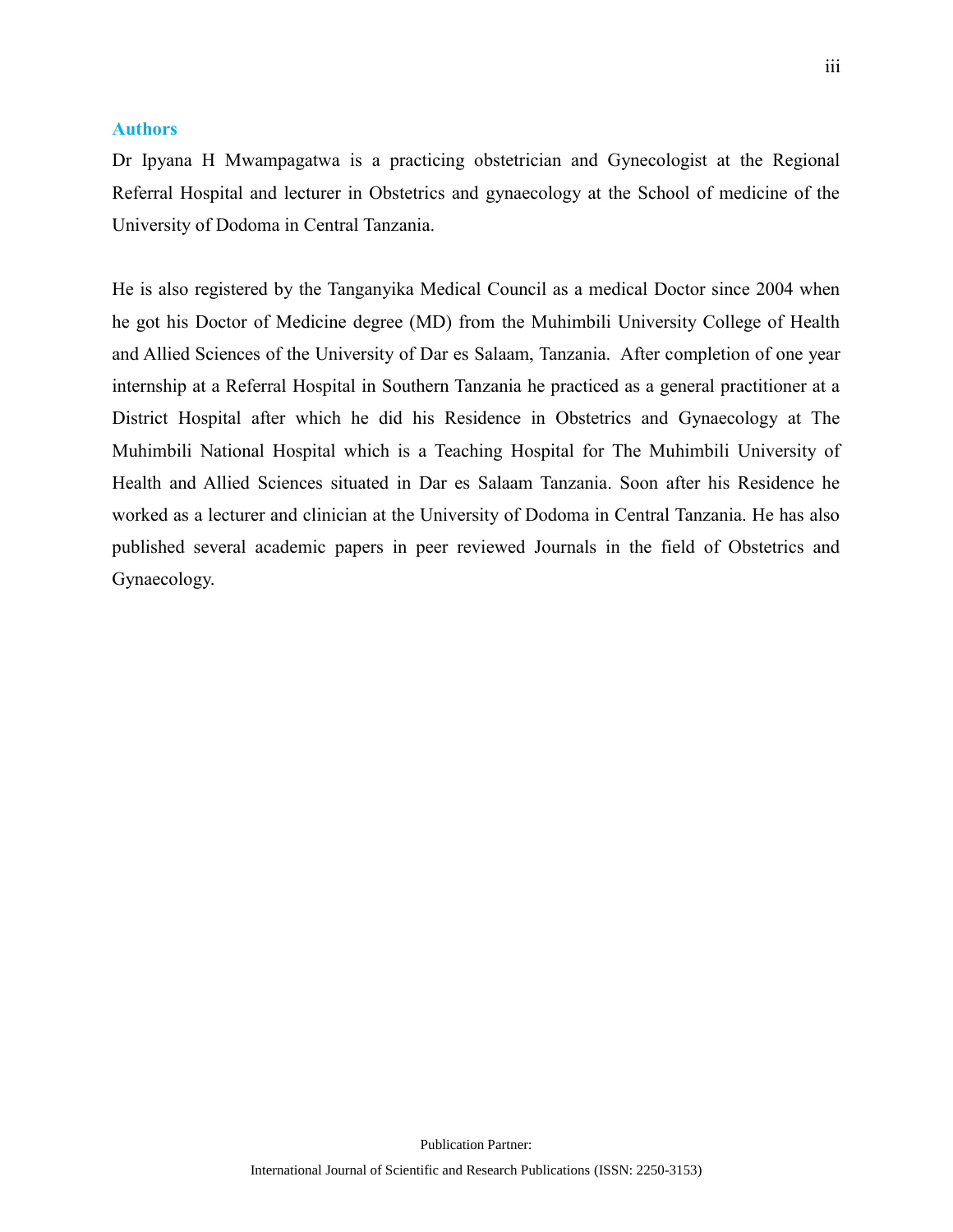**TABLE OF CONTENT** 

|                                          | <b>PREFACE</b>                                                                           | I   |
|------------------------------------------|------------------------------------------------------------------------------------------|-----|
| COPYRIGHT AND TRADEMARKS<br>$\mathbf{I}$ |                                                                                          |     |
| <b>AUTHORS</b>                           |                                                                                          | III |
| IV<br><b>TABLE OF CONTENT</b>            |                                                                                          |     |
| $1_{-}$                                  | <b>INTRODUCTION</b>                                                                      | 1   |
| 2.                                       | GENERAL CLINICAL APPROACH TO PATIENTS WITH MULLERIAN DUCT<br><b>ANOMALIES.</b>           | 3   |
| 3 <sub>1</sub>                           | SEX DETERMINATION AND GONADAL DEVELOPMENT.                                               | 5   |
| $4_{\cdot}$                              | DEVELOPMENT OF THE FEMALE DUCT SYSTEM.                                                   | 6   |
| $5_{-}$                                  | DEVELOPMENTAL STAGES OF MULLERIAN DERIVATIVES                                            | 9   |
| 6                                        | CLINICAL APPROACH TO DIAGNOSIS AND MANAGEMENT OF INDIVIDUAL<br>MULLERIAN DUCT ANOMALIES. | 11  |
| $7_{\cdot}$                              | INCIDENCE AND PREVALENCE OF MDAS IN CLINICAL PRACTICE                                    | 20  |
| <b>REFERENCES.</b><br>24                 |                                                                                          |     |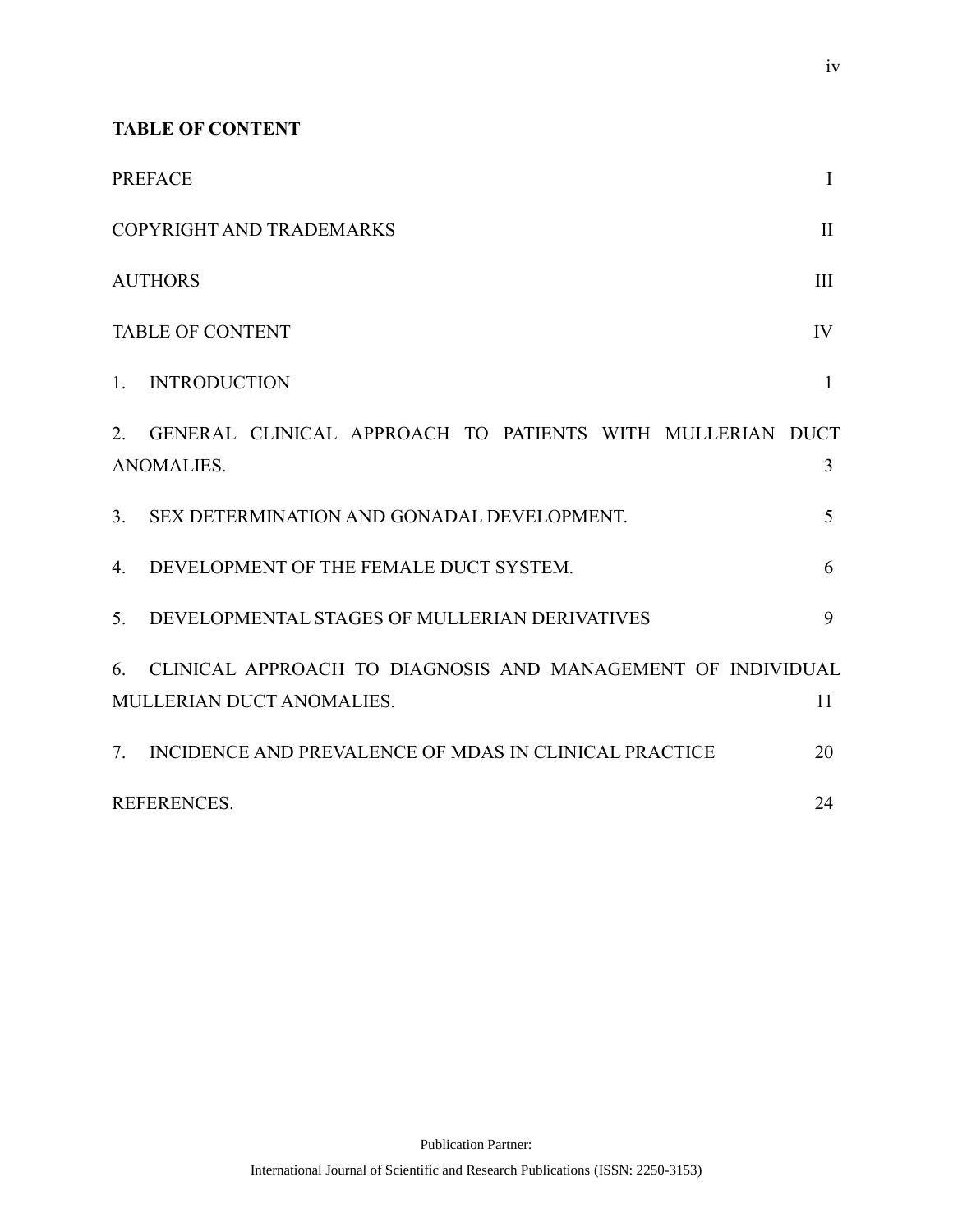# <span id="page-5-0"></span>**1. INTRODUCTION**

Mullerian duct anomalies are generally rare clinical conditions encountered in clinical practice of Obstetrics and Gynaecology. The malformations result from disruption during the development of the female internal duct system which includes the fallopian tubes, uterus, cervix and the upper portion of the vagina. Mostly, the anomalies involve the uterus, cervix and upper vaginal while those involving the fallopian tubes are much rarer. These malformations are attributed to failure in organogenesis, fusion or reabsorption of the Müllerian ducts during early embryological development stages.

 The causes of Müllerian anomalies have yet to be fully identified and clarified. The karyotypes are normal in most cases though in few patients abnormal karyotype has been described but do not appear to be the cause of the malformations. Failures in organogenesis are related to incomplete development of one or both Müllerian ducts, thereby leading to agenesis, uterine hypoplasia or a unicornuate uterus depending of severity.

Fusion defects on the other hand result from three possibilities:

- a. Incomplete merging of the two mullerian ducts with each other or
- b. Incomplete merging of the structures of the urogenital sinus with the Müllerian tubercle. Failures in fusion of the two ducts may result in uterus didelphys, bicornuate uterus or arcuate uterus
- c. While when the defect occurs in fusion of mullerian with the urogenital sinus,, anomalies such as imperforate hymen, transverse vaginal septum, oblique vaginal septum or absence of the cervix may result.

 Following caudal fusion of the ducts with the urogenital sinus, the remaining portion of the central septum is resorbed. Resorption failure results in a uterus with a partial or complete septum. Certain malformations of the uterine cavity also lead to the formation of hypoplastic uterus, infantile uterus, agenesis of the cervix and T-shaped uterus. Because the conditions are initially symptomless, the diagnosis is usually made later in life.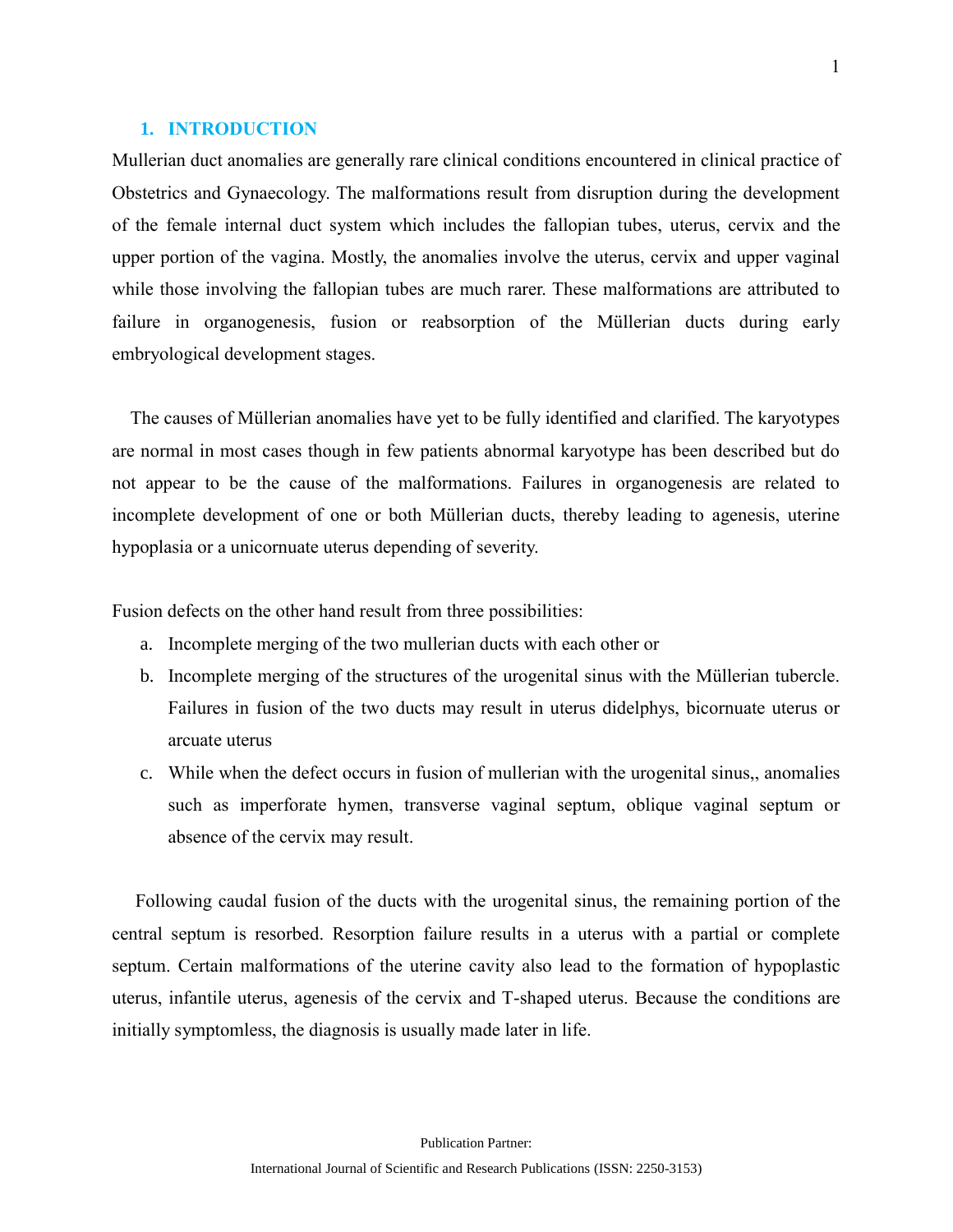Diagnosis and management of most these anomalies sometimes require advanced and sophisticated equipment which may not be readily available in resource limited settings and therefore pose an enormous challenge to doctors working in such settings. Due to the complexity of clinical presentations, the diagnosing of Müllerian malformations requires the use of more than one imaging techniques in a significant number of cases.

 Hysterosalpingography (HSG) has been widely used to diagnose some types of MDA's but its efficacy in diagnosing some anomalies is debatable and varies according to the specific type of malformation being investigated. It can detect the presence of uterine septa and other structural malformations inside the uterine cavity but its usefulness is limited in patients who have transverse vaginal septum or imperforate hymen and therefore in this case it does not allow the internal uterine anatomy to be visualized, which completely hampers the diagnosis of the upper mullerian duct anomalies.

 Ultrasonography has a sensitivity of around 50% according to some studies. The specificity of this method varies depending on several factors including the type of malformation under evaluation, the patient's body composition, radiologist's experience and the type of transducer used. Transvaginal ultrasonography (TVS) allows a much more detailed analysis of the endometrium, uterine cavity and cervix and therefore may be preferred in many cases.

 Magnetic Resonance imaging (MRI) has recently been reported to be gold standard in the diagnosis of mullerian duct anomalies .The specificity of this technique is estimated to be close to 100% though some factors as mentioned above may affect the effectiveness of this method.

 Mullerian duct anomalies can be severe enough to result into total coital and reproductive failure. In some mild cases however, conception may be possible but the outcomes may be not be favorable because recurrent miscarriages remote from term is a common finding.

While most cases of mullerian duct anomalies are 'cold', at times they may present as surgical emergencies requiring immediate attention for the purpose of saving life of the mother particularly in cases where a pregnancy has occurred and implanted either within the cavity of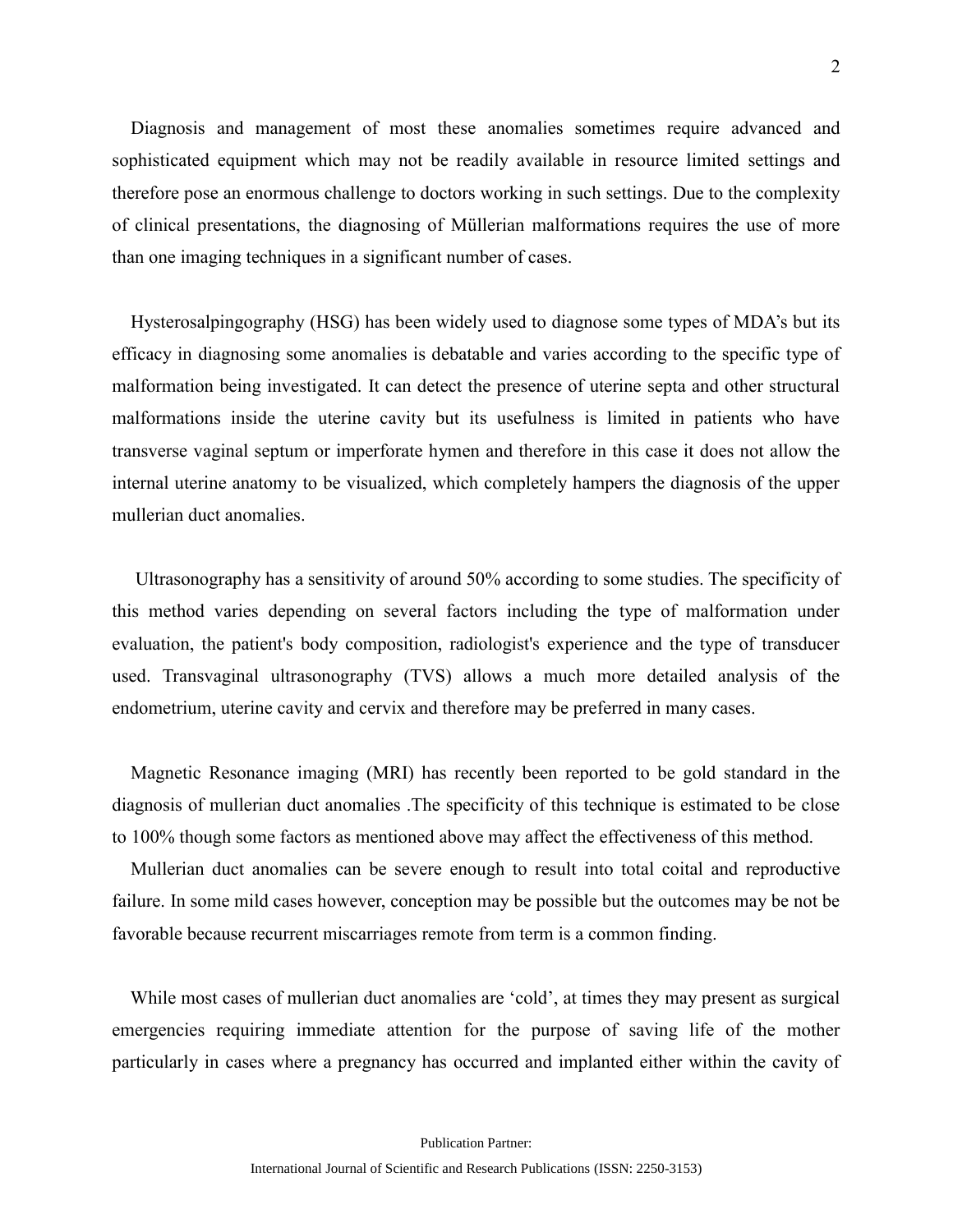the malformed uterus or in a rudimentary horn and results in rupture of the uterus or rudimentary horn and culminates in abdominal ectopic pregnancy.

 This chapter intends to review literature on the pathogenesis of MDAs and present the common mullerian duct anomalies and their sexual and reproductive outcomes while at the same time unveiling the challenges facing doctors working in low income countries (LIC) where the availability of advanced diagnostic tools is limited.

# <span id="page-7-0"></span>**2. GENERAL CLINICAL APPROACH TO PATIENTS WITH MULLERIAN DUCT ANOMALIES.**

 Many patients with Mulllerian duct anomalies (MDAs) may not be aware of the problem until after puberty when menstrual, sexual and obstetric problems begin to manifest. Common presentation includes coital difficulties, menstruation related problems, failure of conception and failure to maintain pregnancy (repeated miscarriages).Normally it is at this point in time when most patients begin to seek medical consultations.

 Normal development of secondary sexual characteristics, stature and other physical features frequently tend to mask the problem thus leading to late attendance to medical professionals. For doctors to arrive to the final diagnosis in these cases, it requires a combination of a theoretical foundational knowledge of embryology, gross anatomy of the female pelvic structures and clinical skills in the field of Obstetrics and Gynaecology.

 Diagnosing a woman with severe forms of MDAs like hypoplasia may mean that the woman's chance of having her own biological children is jeopardized (depending on the degree of the malformation in question) and if they are married their marriage may be at stake particularly in African cultures where having children are an important marker of womanhood. It is this that makes its approach peculiar in our cultures because suicides, divorce and severe forms of depressions have been reported.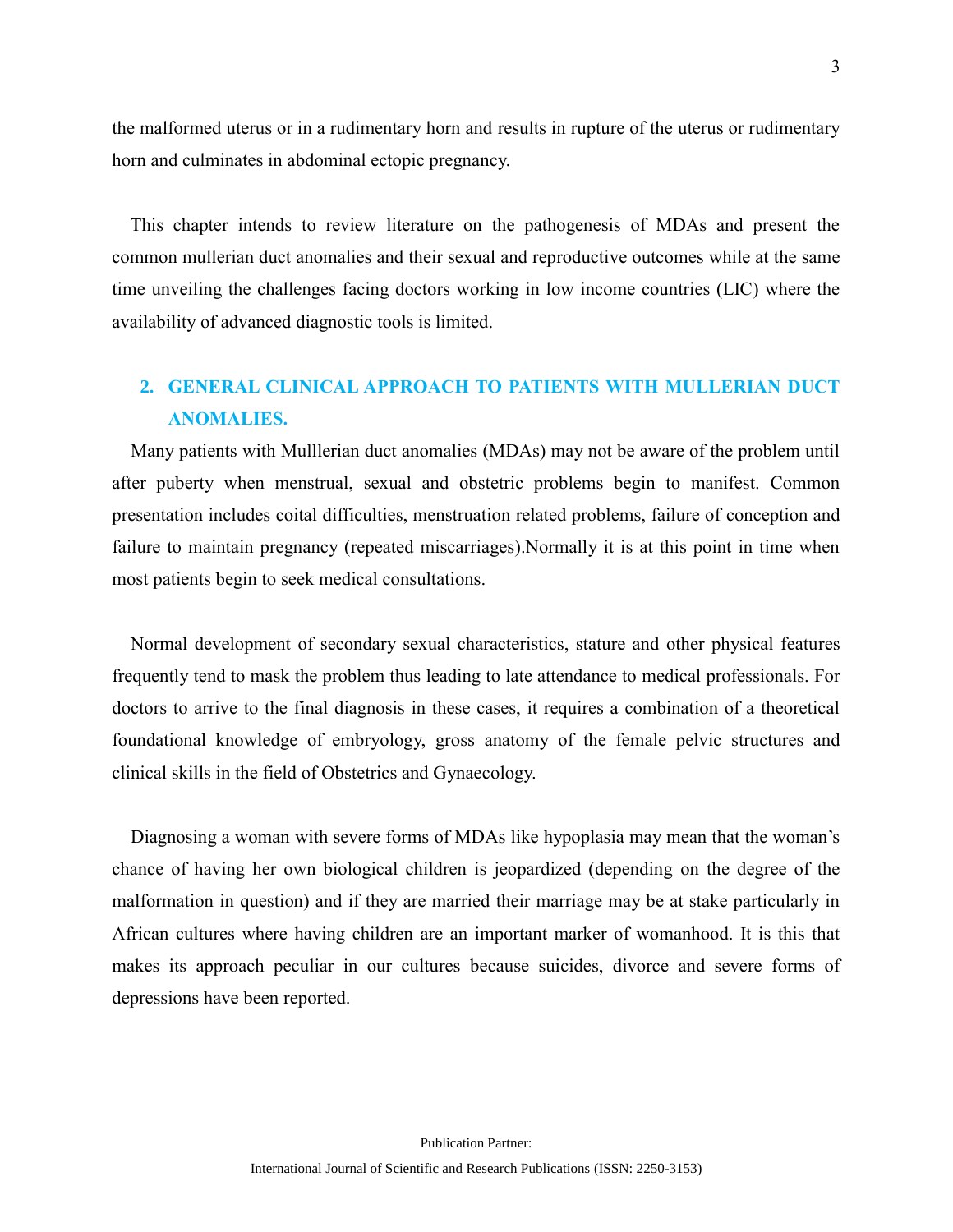A detailed individualized and holistic approach to these patients is critically important. As a matter of fact, in-depth counseling may be the only treatment option available in some severe forms of MDAs.

 As well, in low-income countries where sophisticated diagnostic equipment are not readily available, reaching the diagnosis MDAs can be challenging and therefore a high index of suspicion on the side of the clinician can be of great value if not the only option avaialable.

 A thorough history taking and thorough clinical examination from head to toe coupled with a sensitive pelvic/rectal examination are important in these patients. Presence or absences of secondary sexual characteristics in the absence of menstruation in adolescent girls are important fingerposts towards the presence of mullerian duct anomaly during history taking and clinical examination.

 AS pointed out earlier on in this chapter, patients with mild to moderate disease, conception may be possible but pregnancy outcomes may not be favorable and are usually disappointing because most of them end before term. The adverse pregnancy outcomes associated with MDAs include abdominal pregnancy due rupture of rudimentary horn or bicornuate uterus, preterm birth and repeated miscarriages depending on the type and degree of the malformation.

 The psychological problems that these patients manifest with may be devastating and profound. The reaction by both the patient and parents varies considerably with the age of the patient and the severity of the malformations. Confusion, feeling of loneliness, rejection is not uncommon. Concerns about their future sexual and reproductive function tend to deepen their worry.

 Psychological treatment and reconstruction surgery are in many cases, the main stay of patient management and patient should be made aware of the possibility of treatment failure and the counseling should Centre on the severity of the malformation in question.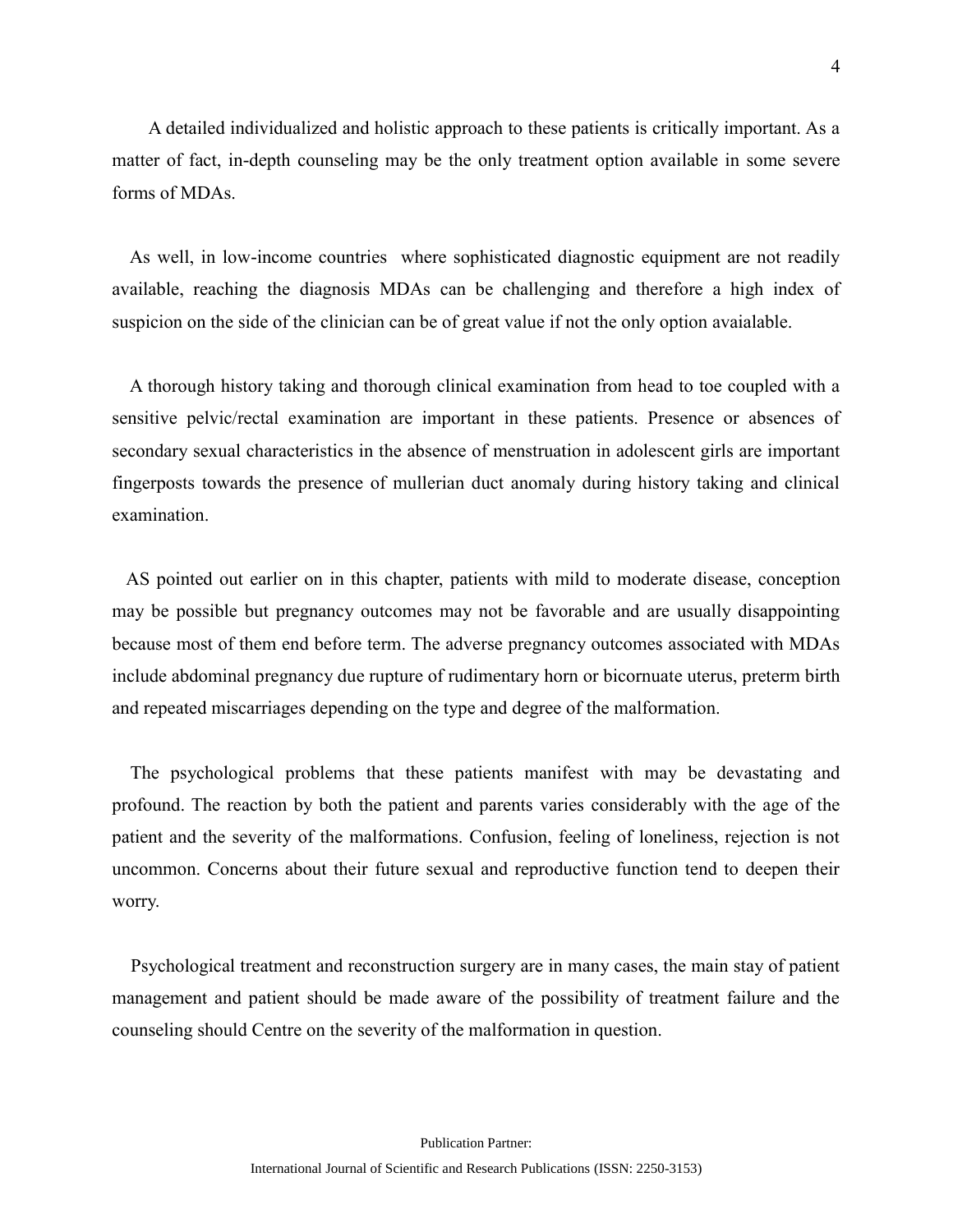Denial of the diagnosis is also a possible psychological outcome to be expected and patients may move from doctor to doctor, from clinic to clinic including spiritual healers in search of a satisfying answer for their problem and therefore it is not uncommon to find patients who have used a significant portion of their incomes, belongings and properties in search of cure for MDAs.

#### <span id="page-9-0"></span>**3. SEX DETERMINATION AND GONADAL DEVELOPMENT.**

 The development of the internal duct system in both male and female depend entirely on the type of gonads present (Testis or ovaries). It is of appreciable value to understand first the development of the gonads before the reader can appreciate the development of the duct system in the female.

 The influence of differentiated gonads on the development of other genital organs is fundamental and the presence of the testis will lead to male genital organs, but if the testis does not form the individual will develop female genital organs whether ovaries are present or not  $\frac{1}{1}$ .

 The primitive gonads appear in the embryo around five weeks gestation. At this point coelomic epithelium develops on the medial aspect of the urogenital ridge and following proliferation leads to the establishment of gonadal ridge. At this point they are located in the cervical region. This elongated mass of undifferentiated cells is the sex gland anlage destined to become either the testis or the ovary while in the male the epithelial column or primary sex cord becomes separated from the surface (tunica albugenia) they subsequently differentiate into the seminiferous tubles, sertoli cells, interstitial cells of the testis.

 In the female the tunica albugenia does not appear at this stage, and the cords of the epithelial cells breaks up into clumps and ultimately form the primitive follicles<sup>2</sup>.

 Following conception and fertilization, the normal embryo contains 46 chromosomes (22 autosomes and one sex chromosome) derived from each parent. The basis of mammalian development is that a 46 XY embryo will differentiate into a male while a 46xx will differentiate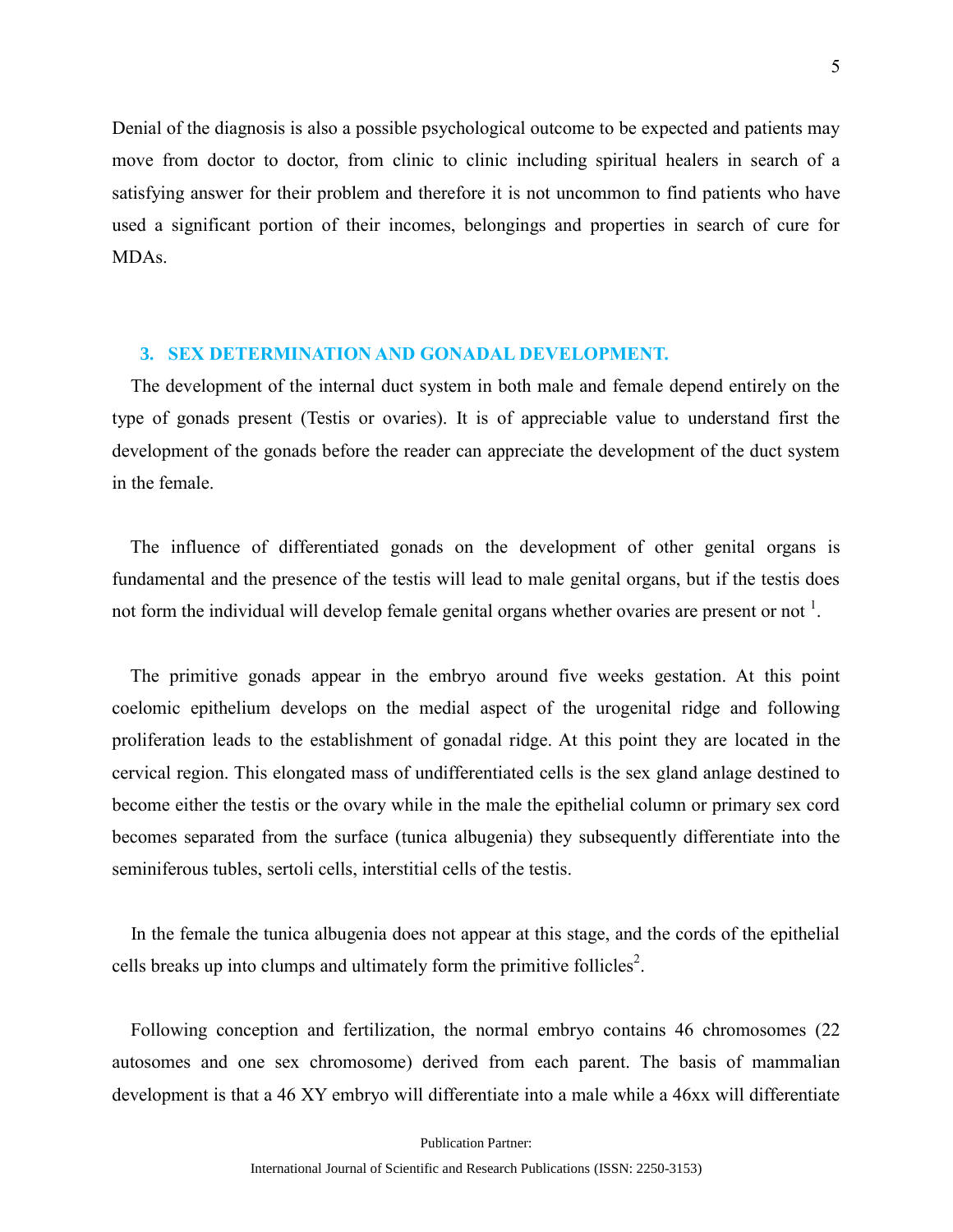into a female. It should however be appreciated at this point (as pointed out earlier on) that it is the presence of the Y chromosome which determines whether the gonads will develop into a testis or an ovary<sup>1</sup>.

 The Y chromosome contains a gene sequence on the short arm of the chromosome which encodes for the testicular determining factor (TDF).This gene is known as the SRY gene (sex determining gene region on the Y chromosome)<sup>1</sup>.

 The mechanism through which the TDF induces differentiation seems to depend on the cell surface antigen known as the H-Y antigen<sup>1</sup>.

 The Y chromosome gives the all power and biological decision towards sex differentiation and in particular it determines the nature of the gonads. If the Y chromosome is present, the developing gonads become the testis through the power of the TDF. The testis produce the anti mullerian hormone (AMH) or Mullerian inhibitory factor (MIF) and testosterone and in this case the mullerian duct will regress as the effect of the AMH while the wolfian duct will develop as the effect of testosterone and the male duct system is established.

 While on the other end the absence of the Y chromosome dictates that the gonads will become the ovaries and the mullerian ducts will develop into its derivatives (fallopian tubes, uterus, cervix and the upper vagina<sup>2</sup>.

#### <span id="page-10-0"></span>**4. DEVELOPMENT OF THE FEMALE DUCT SYSTEM.**

 Before the reader can understand the mullerian duct anomalies, it's of critical importance that he/she gets to understand the basics of the duct system development in female. It's therefore important that this part of the article is read and understood before the reader continues to the next sections of the article.

The müllerian ducts are the primordial anlage of the female reproductive tract. They differentiate to form the fallopian tubes, uterus, the uterine cervix, and the upper part of the vagina. A wide variety of malformations can occur when this system is disrupted.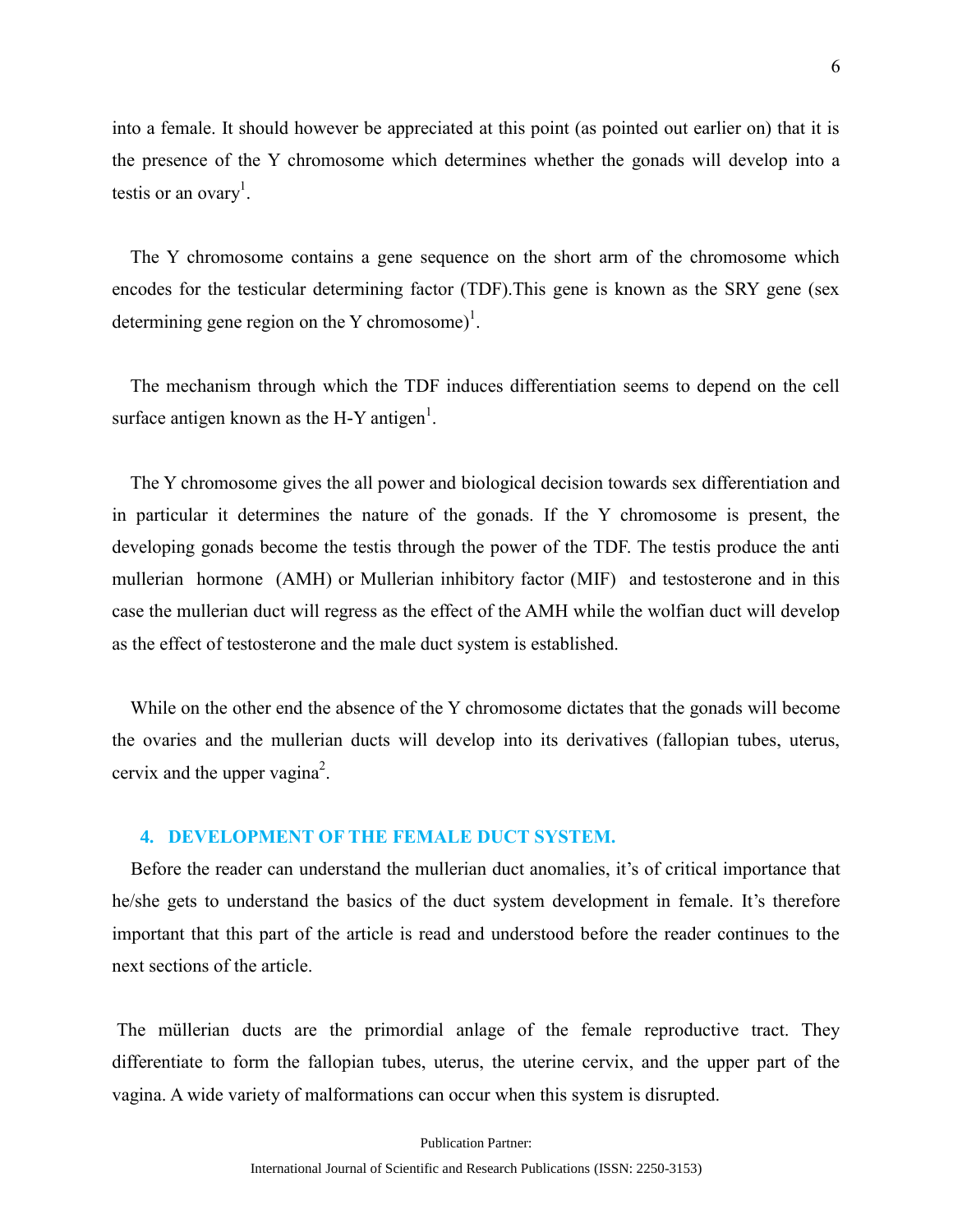Normal development of the female reproductive tract involves a series of highly regulated, complex interactions that direct differentiation of the müllerian ducts and urogenital sinus (UGS) to form the internal female reproductive tract. Although they originate from different germ layers, the developmental fate of the müllerian ducts (mesoderm) and urogenital sinus (endoderm) are later on linked. The müllerian ducts differentiate to form the fallopian tubes, uterus, uterine cervix and upper part of the vagina while the UGS is thought to give rise to the lower and mid vagina $3,4$ .

 When an interruption occurs in any of these dynamic processes of differentiation, migration, fusion, and canalization, a wide spectrum of müllerian duct anomalies can result<sup>5</sup>. Of importance is that, other defects frequently accompany müllerian abnormalities. The developing kidney and urinary system are closely related to the reproductive tract and their abnormalities are sometimes associated with defects in the reproductive system. The other anomalies that may accompany the mullerian duct anomalies are beyond the scope of this article. But just to mention a few, they include axial skeletal abnormalities.

 Early in pregnancy, both female and male embryos contain two sets of paired genital ducts: the paramesonephric (müllerian) ducts and the mesonephric (wolffian) ducts. The genital systems are morphologically identical at this indifferent phase, though cellular differences are already present<sup>6</sup> and capable of developing. From this point onwards in the female there is degeneration of the wolfian ducts and marked growth of the mullerian duct system. In the male the opposite occur (regression of the mullerian ducts) as a result of production of mullerian inhibitory factor (MIF) by the developing testis.

 Wolfian (pronephric duct and subsequently the mesonephric duct) run down the posterior coelomic wall in the urogenital ridge to join the fore part of the cloaca. In the male they persist as the vas deferens and epididymis and are connected to the testis by the vas deferentia and rete testis which are of mesonephric origin. In the female they begin to degenerate at  $8-9<sup>th</sup>$  week and only remain in adult as rudimentary Gartners ducts.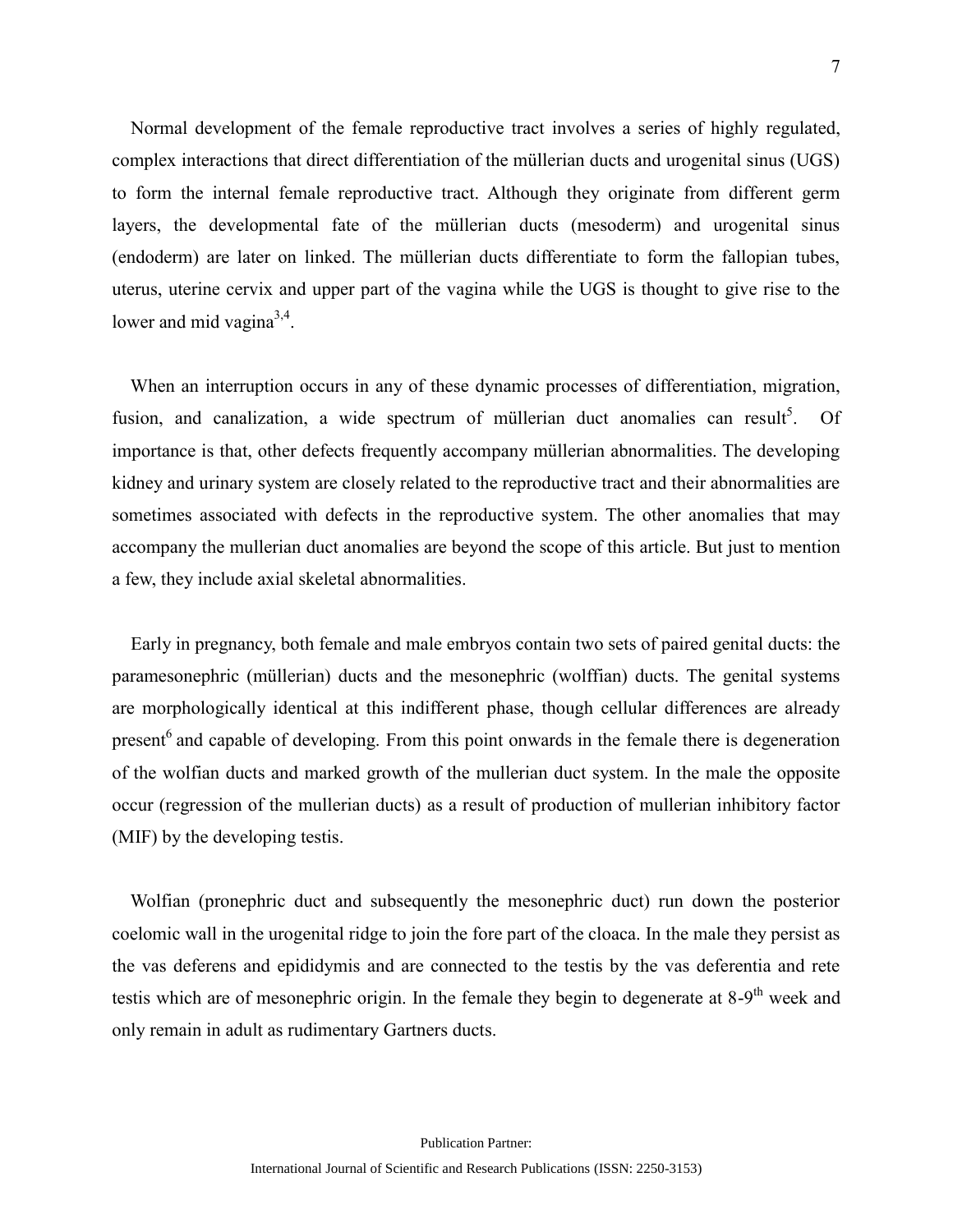As pointed out earlier in this chapter, the two paramesonephric ducts extend caudally until they reach the urogenital sinus at about 9weeks gestation. The blind ends of the ducts project into the posterior wall of the sinus to become the mullerian tubercle. Mullerian ducts gives rise to the development of the fallopian tubes the uterus, cervix and the upper part of the vagina.as pointed out previously, It's the presence of the tests that determines which of these ducts will regress or develop, a biological fact that that stands at the base of understanding the duct system development in both sexes.

 The lower ends of the mullerian ducts come together in the midline, fuse and develop into the uterus and the cervix. The cephalic end remain separate and from the fallopian tubes. The thick muscular wall of the uterus and the cervix develop from the proliferation of mesonchyme around the fused portion of the ducts<sup>1</sup>.

 Emphasized in this paragraph is the fact that the development of the external genitalia doesn't depend on the presence of the ducts, the patient may have normal external genitalia while they have defects in the internal duct system. It should be understood at this point that the most common müllerian duct defects involve the upper and mid vagina and the uterus. Some of these anomalies may easily be corrected surgically. Fallopian tube agenesis is a rare condition.

As a matter of fact, isolated fallopian tube anomalies are much rarer and include accessory ostia, fallopian tube duplication, absent muscular layer, ectopic location, and luminal atresia. Most malformations of the fallopian tubes are not amenable to surgical management. When pregnancy is desired, assisted reproductive technology may provide a feasible option for these women. As mentioned in the introduction part of this article, patients in low in-come countries may not have access to this high tech assisted reproductive technology and therefore remain helpless and infertile.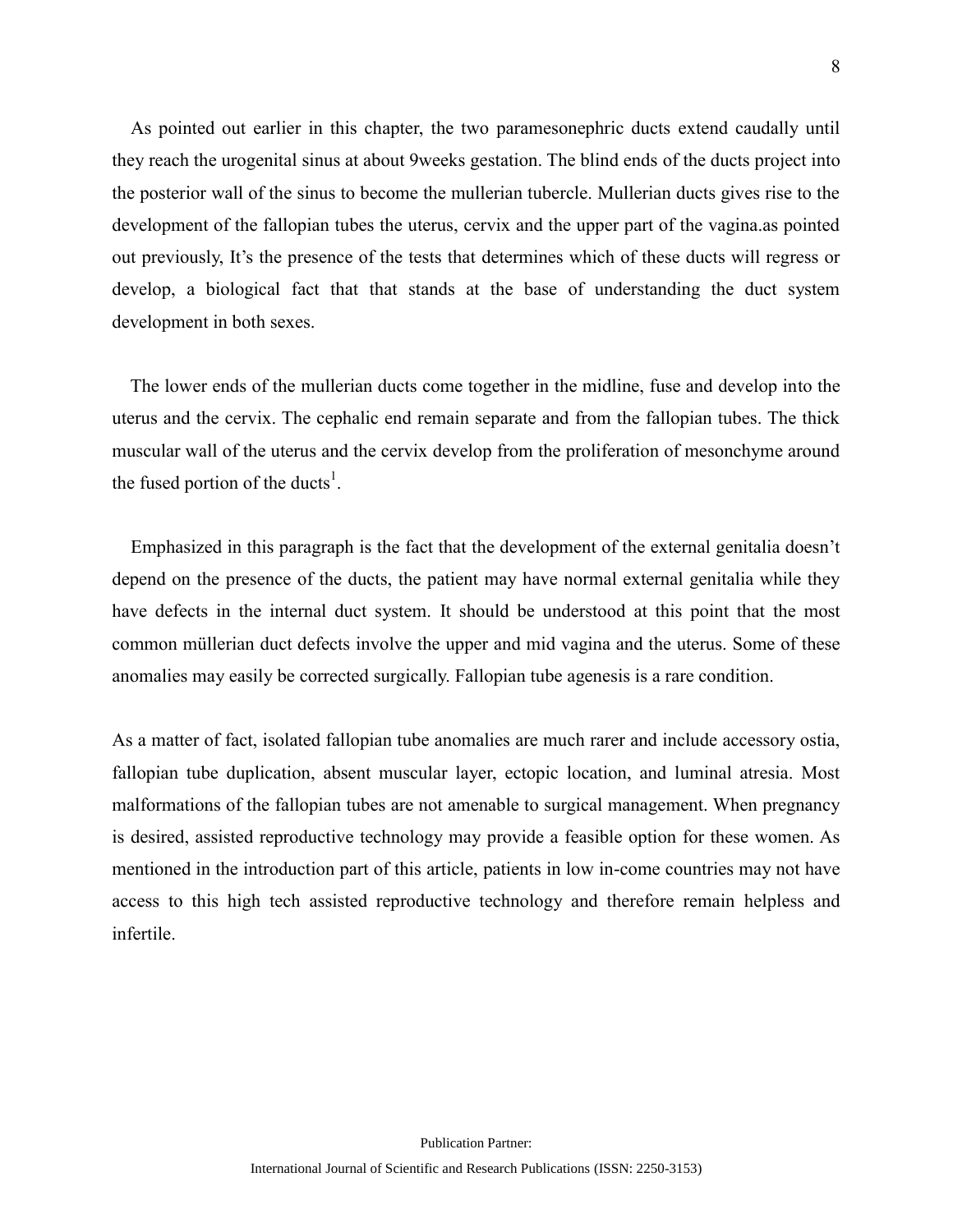# <span id="page-13-0"></span>**5. DEVELOPMENTAL STAGES OF MULLERIAN DERIVATIVES**

 Complete formation and differentiation of the müllerian ducts into the segments of the female reproductive tract depend on completion of three phases of development namely:

- a. Organogenesis of the ducts
- b. Fusion (laterally and vertically)
- c. Resorption of septa.

Failures of any of the three processes will results into one or more malformations

 These malformations include malformations of the tubes, uterus, cervix and the upper vagina. And they can take the form of complete absence of the mulerian ducts resulting in the absence of the most of the vagina, fallopian, tubes, uterus and the cervix a condition called Mayer-Rokitansky-Kuster-Hauser syndrome (MRKH) named after the people who described them.

 Again mullerian anomalies may affect the upper parts ie. the tubes and the uterus where it may occur as hypoplasia/agenesis, unicornuate, didelphys, bircornuate, septate, arcuate or Diethylstilbestrol **(**DES) related anomalies. Mullerian duct malformation may involve only the lower parts (cervix and upper vagina in the form of stenosis, atresia, hypoplasia, double cervix, double vagina, imperforate hymen etc. In the prepubertal period, normal external genitalia and age-appropriate developmental milestones often mask abnormalities of the internal reproductive organs.

 After the onset of puberty, young women often present to the gynecologist with menstrual disorders. Late presentations include infertility and obstetric complications particularly recurrent fetal wastages. Because of the wide variation in clinical presentations, MDAs may be difficult to diagnose. After an accurate diagnosis is rendered, many treatment options exist, and they are usually tailored to the specific müllerian anomaly. Nevertheless limited options are available and accessible in resource limited settings.

 There are seven types of mullerian duct anomalies according to the American society for Reproductive Medicine classification of mullerian anomalies as summarized below in tabular form **(Fertility and sterility 1988;vol 49 (6); 944-45)<sup>7</sup> .**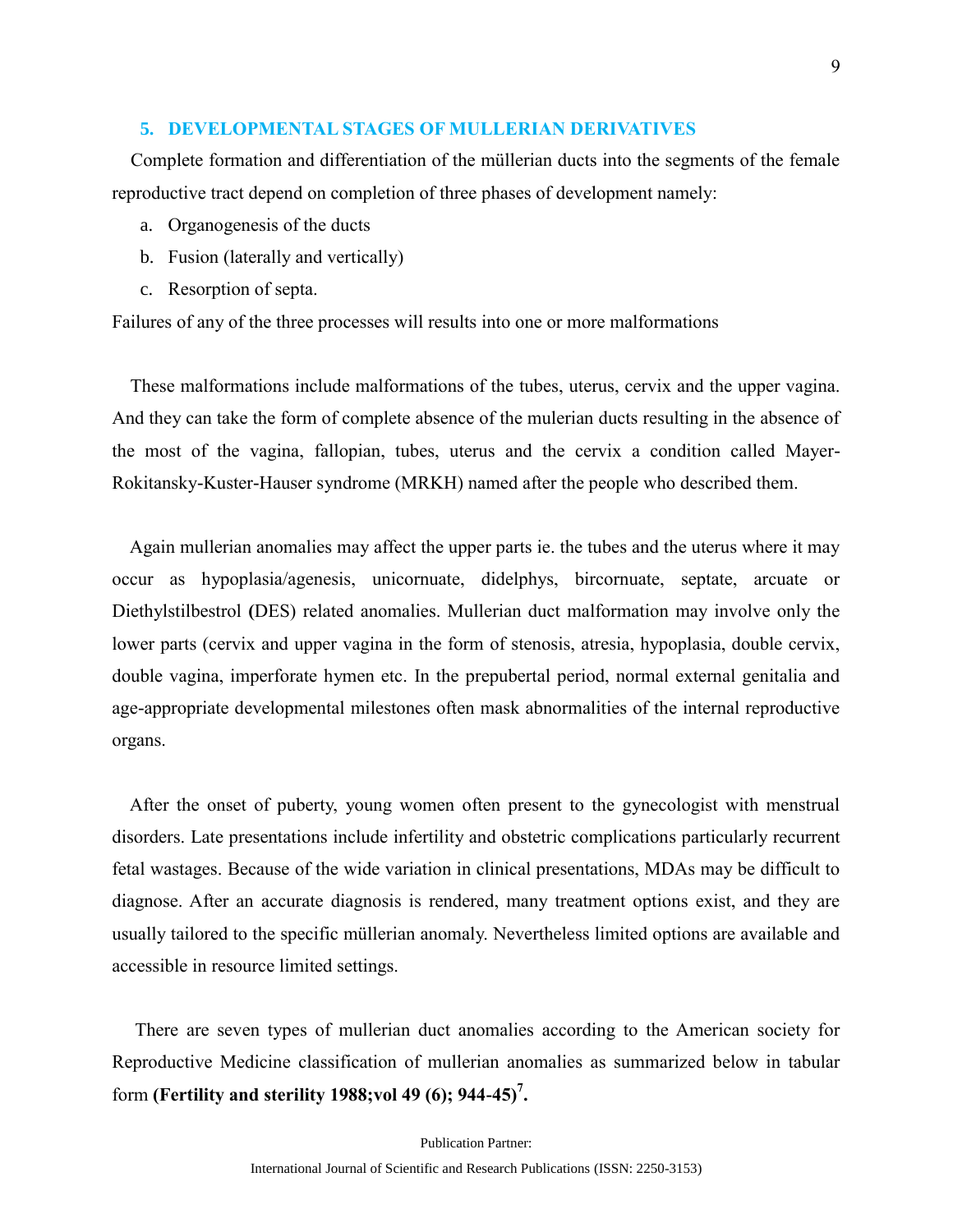<span id="page-14-0"></span>

| <b>CLASSIFICATION</b>                | <b>ANOMALY</b>                                                 |  |
|--------------------------------------|----------------------------------------------------------------|--|
| Class<br>I<br>(Agenesis<br>of        | Agenesis and hypoplasia may involve the vagina, cervix,        |  |
| hypoplasia)                          | fundus, tubes, or any combination of these structures. Mayer-  |  |
|                                      | Rokitansky-Kuster-Hauser (MRKH) syndrome is the most           |  |
|                                      | common example in this category.                               |  |
| $\mathbf I$<br>(Unicornuate<br>Class | When an associated horn is present, this class is subdivided   |  |
| uterus)                              | into communicating (continuity with the main uterine cavity    |  |
|                                      | is evident) and noncommunicating (no continuity with the       |  |
|                                      | main uterine cavity). The noncommunicating type is further     |  |
|                                      | subdivided on the basis of whether an endometrial cavity is    |  |
|                                      | present in the rudimentary horn. These malformations have      |  |
|                                      | previously been classified under asymmetric lateral fusion     |  |
|                                      | defects                                                        |  |
| (Didelphys<br>Class<br>$\rm III$     | Complete or partial duplication of the vagina, cervix, and     |  |
| uterus)                              | uterus characterizes this anomaly                              |  |
| Class IV (bicornuate)                | Complete bicornuate uterus is characterized by a uterine       |  |
|                                      | septum that extends from the fundus to the cervical os. The    |  |
|                                      | partial bicornuate uterus demonstrates a septum, which is      |  |
|                                      | located at the fundus. In both variants, the vagina and cervix |  |
|                                      | each have a single chamber.                                    |  |
| Class V (septate uterus)             | A complete or partial midline septum is present within a       |  |
|                                      | single uterus.                                                 |  |
| Class VI (Arcuate uterus)            | A small septate indentation is present at the fundus.          |  |
| VII(DES-related<br>Class             | A $T$ -shaped uterine cavity with or without dilated horns is  |  |
| abnormalities                        | evident                                                        |  |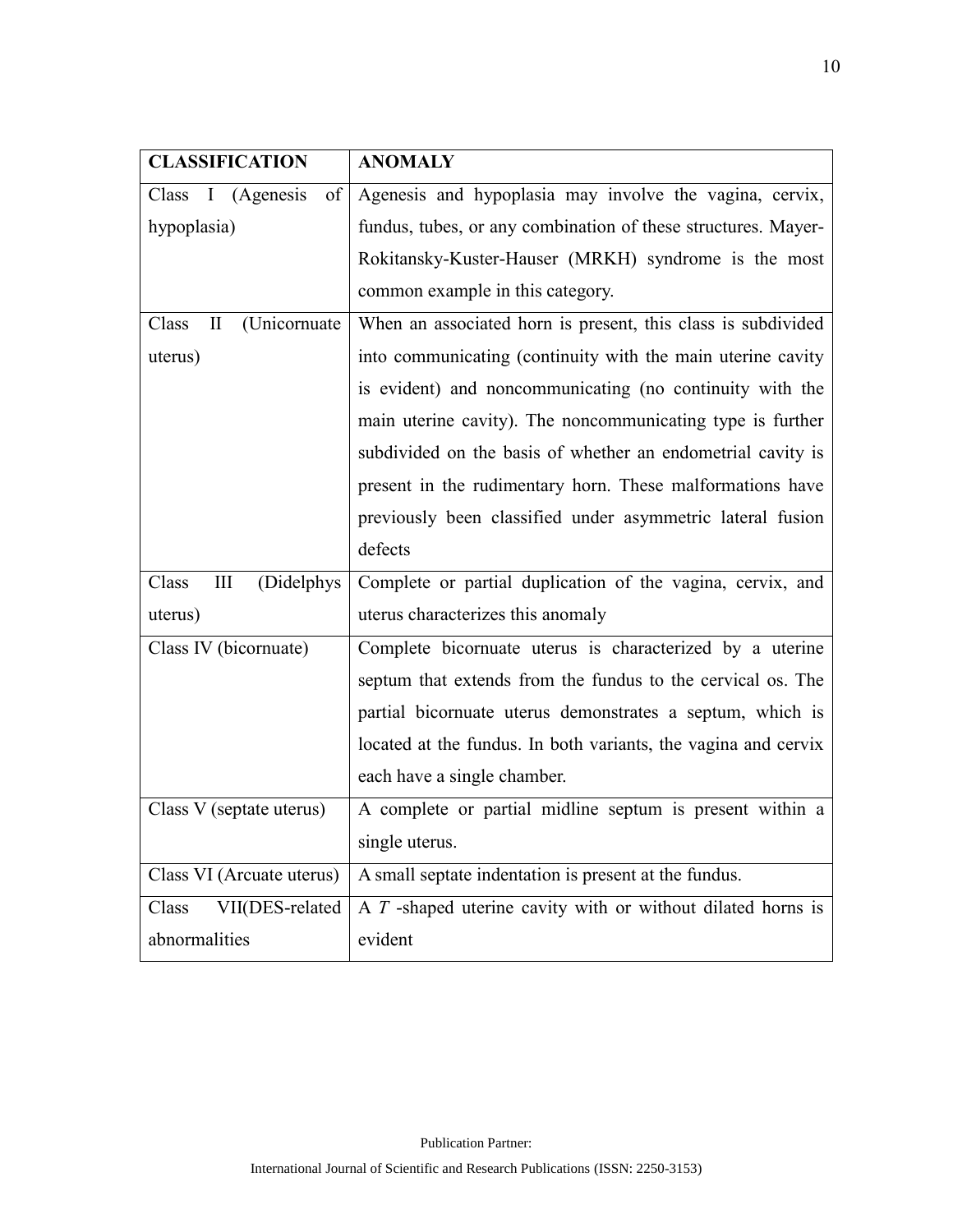# **6. CLINICAL APPROACH TO DIAGNOSIS AND MANAGEMENT OF INDIVIDUAL MULLERIAN DUCT ANOMALIES.**

 Because there are many malformations involving the mullerian ducts derivatives each with its set of presenting features, they will be discussed separately in this section for a better understanding of the individual malformations.

# **Class I (Agenesis/hypoplasia/Aplasia)**

 Müllerian aplasia is generally uncommon finding in clinical practice. It is estimated to occur in 1 for every 5000 newborn females<sup>8</sup>. In about 10% of women with müllerian aplasia, there is a possibility of occurrence of a rudimentary uterus with functional endometrium, as reported by some case reports<sup>9</sup>. But practically, this rudimentary horn does not provide any advantage in terms of obstetric performance.

Mullerian aplasia mainly can occur in two forms:

- Partial müllerian aplasia is characterized by a normal but obstructed uterine cavity and small vaginal pouch distal to the cervix and generally much rarer encounter. As well, because it is obstructed, it has no functional capability.
- Complete müllerian aplasia (Also known as MRKH syndrome) is the most common variant encountered and it is characterized by congenital absence of the vagina and the uterus in most cases. The fallopian tubes are normal, and the ovaries have normal endocrine and oocyte function $10$ .

 It should also be noted that Müllerian aplasia can be an isolated finding although associated anomalies often coexist but they are beyond the scope of this article.

#### **Diagnosis:**

 As pointed out earlier in this chapter, the diagnosis of MDAs is normally not made early in life because there is usually no symptomatology. They are normally diagnosed at puberty when adolescents present to the gynecologist with [primary amenorrhea.](http://emedicine.medscape.com/article/252928-overview) It is reported in literature to be one of the most common causes of primary amenorrhea in adolescents<sup>11</sup>. Apart from amenorrhea, there may be no other positive findings obtained from history.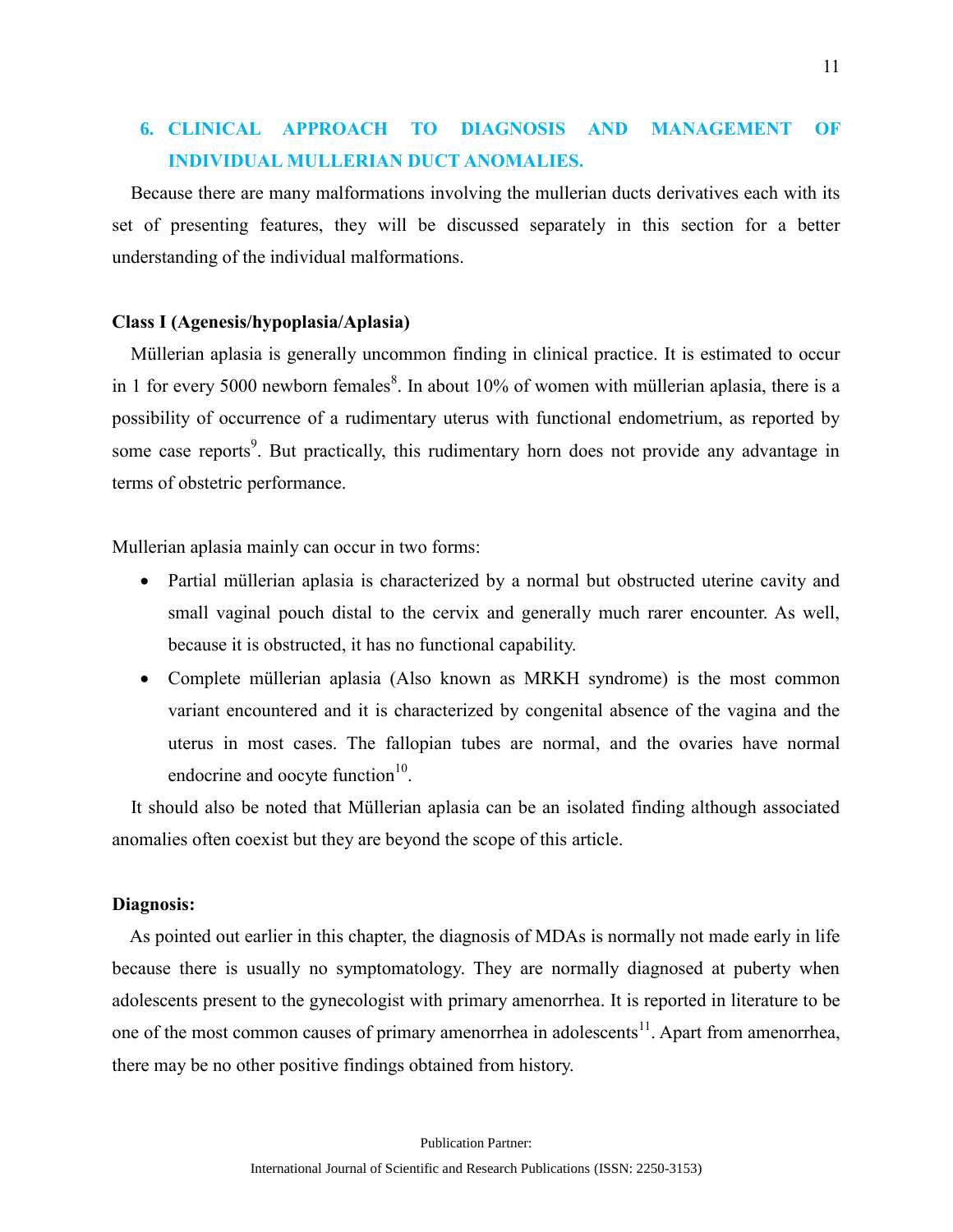Physical examination reveals normal growth and development with age-appropriate secondary sexual characteristics. External genitalia are as well normal. Pelvic inspection often reveals a normally functioning urethra $^{12}$ .

 Appearances of both introitus and vagina can vary significantly in young adolescents. The vaginal vault can be either completely absent or a short vaginal pouch can be present. In some cases, a short vaginal dimple is present. A uterus is not palpated on bimanual rectal examination. On pelvic examination, a blind ending vaginal canal in encountered with no cervix or uterus palpable.

 Ultrasonographic findings can be used to support the clinical findings by revealing the absence of uterus and fallopian tubes in the presence of normal ovaries. MRI is much more reliable; absence of the vagina and uterus on a technically adequate image confirms the diagnosis of agenesis or hypoplasia $13$ . This modality can also unveil a rudimentary uterus and any coexisting renal abnormalities which may be associated with MDAs  $^{14}$ .

 Because the uterus, fallopian tubes, cervix and the mid-upper vagina may be completely absent, obstetric carrier may not be a subject for discussion in these cases unless advanced assisted reproductive technology (ART) involving ovum harvest and retrieval and surrogacy can be done in well-equipped hospitals. However normal sexual activity may be possible.

#### **Class II (Unicornuate Uterus).**

 The unicornuate uterus occurs when one müllerian duct completely or incompletely fails to elongate while the other develops normally. However, reports describing the coexistence of a unicornuate uterus with ipsilateral ovarian agenesis has led some authorities to consider that, in some cases, the unicornuate uterus may arise as a consequence of agenesis involving all structures derived from one urogenital ridge<sup>15,16,17</sup>. It should however be noted at this point that functioning ovaries in both sides is the commonest finding because the mullerian ducts and the gonads devlop differently.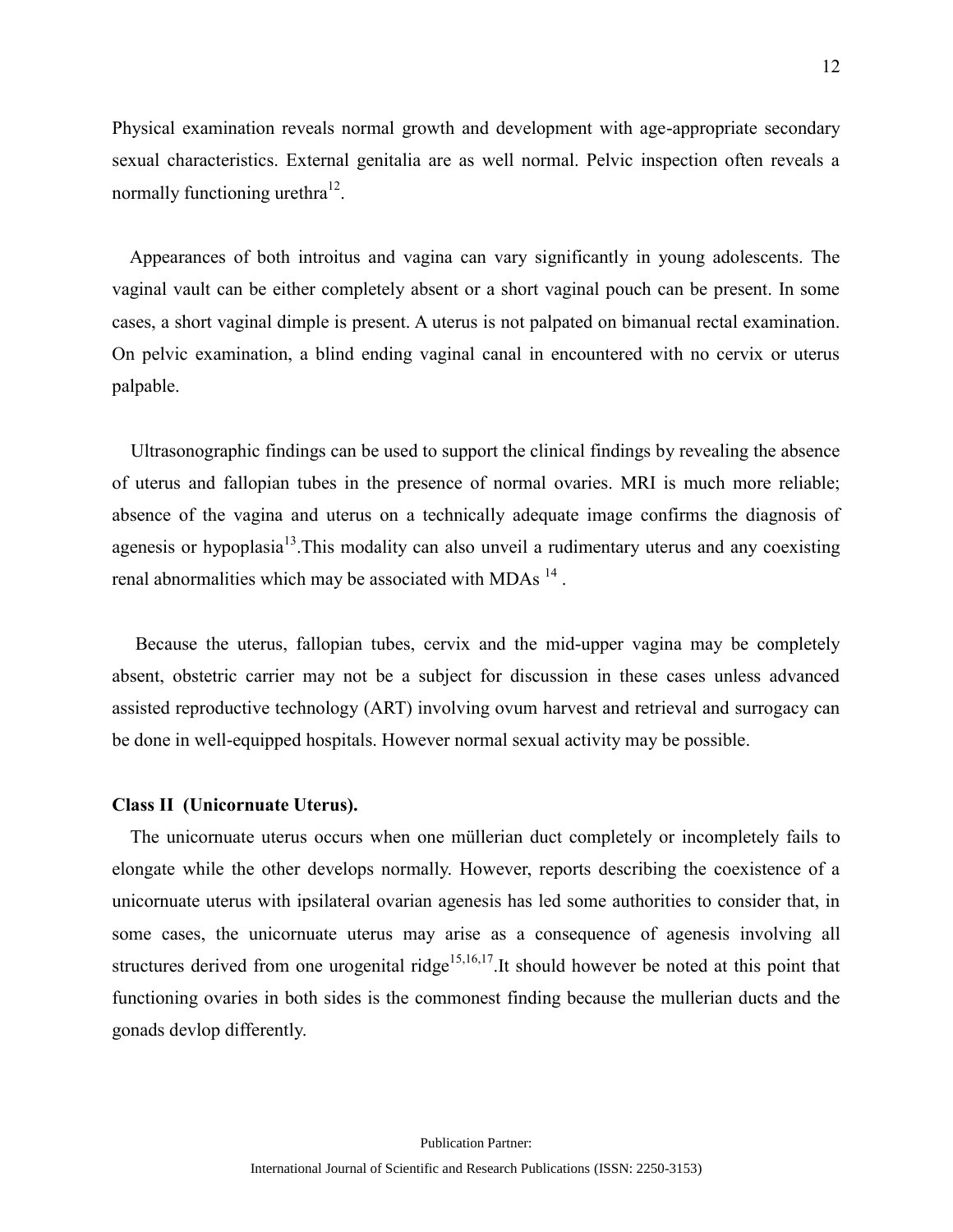Unicornuate uterus is reported to account for about  $15\%$  of all müllerian anomalies<sup>18</sup>. In one retrospective longitudinal review, the incidence of unicornuate uterus was less reported to be than 1% for the examined population, which included more than 3000 women of reproductive age who visited infertility clinics<sup>19</sup>.

 This class of uterine structural defects is anatomically present in different forms. It may occur alone, but it is frequently associated with a rudimentary horn<sup>20</sup>. The American Fertility Society (AFS) classification divides this group into four categories based on the presence or absence of a rudimentary horn. The accessory horn can have a uterine cavity with functional endometrium, and, in some cases, a communication may exist with the main endometrial cavity. Associated urologic anomalies, may be present in up to 44% of cases especially in the presence of an obstructed horn. The urological anomalies include ipsilateral renal agenesis, horseshoe kidneys, and ipsilateral pelvic kidney<sup>19</sup>.

 Non-communicating accessory horns that have an endometrial cavity are the most common unicornuate subtype and are the most clinically significant. This subtype is associated with more pronounced clinical presentation. When the accessory horn becomes obstructed, several complications, such as hematometra, can develop. There is also an increased risk of developing endometriosis as a result of retrograde menstruation, which is reported to resolve after excision of the horn, provided that an early diagnosis was reached $^{21}$ .

 In this category, normal pregnancies can occur though obstetric outcomes are generally poor. It is associated with the poorest fetal survival among all müllerian anomalies and if a pregnancy proceed to an advanced stage or to term or near term Cesarean delivery rates are high. Other likely obstetrical complications include malpresentations, intrauterine growth retardation, and preterm birth<sup>22</sup>.

 As mentioned above, a review of compiled data from several studies of uterine anomalies and pregnancy outcomes it has been revealed that the unicornuate uterus has the poorest overall reproductive outcomes of all the uterine anomalies. Problems with reproduction have been attributed to abnormal uterine vasculature and diminished myometrial mass of the unicornuate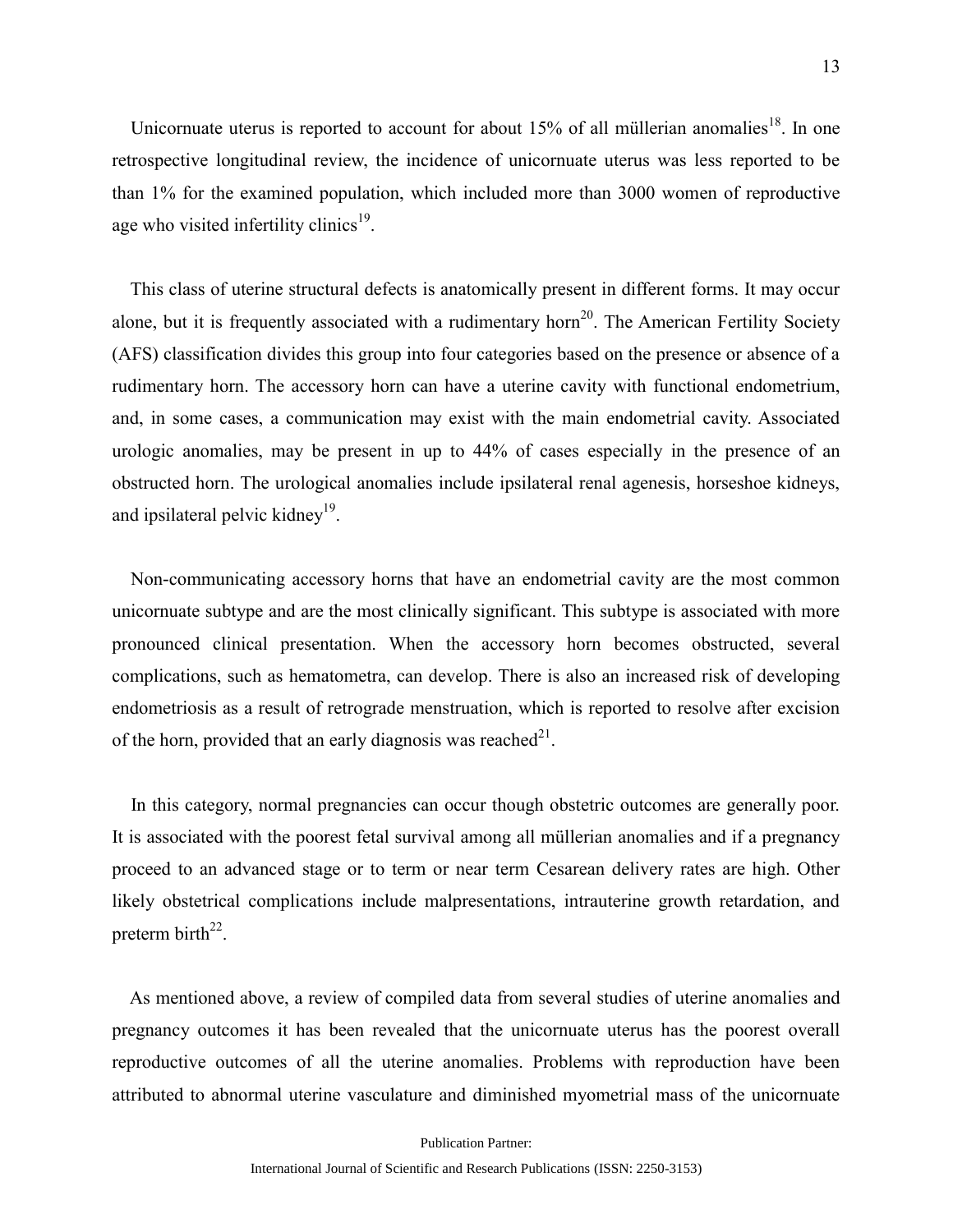uterus. In one study, it has further been revealed that the frequency of occurrence of pregnancy complications is as follows 43.3% preterm deliveries, 54.2% live births, 4.3% ectopic pregnancies, and 34.4% spontaneous abortions while up to 2% of the pregnancies occurred in the accessory horn<sup>23</sup>.

 Other adverse obstetric complications can also involve the accessory horn and include ectopic pregnancy, missed abortion, and uterine rupture<sup>24</sup>. For these reasons, it is advised that the horn be excised prior to pregnancy as a preventative measure. Pregnancy in a non-communicating horn is uncommon and if it occurs, it is thought to be due to transperitoneal sperm migration into the fallopian tube of the rudimentary horn. Most obstetric complications occur in the first 20 weeks and can result in abortion, uterine rupture, and ultimately maternal death $^{25}$ .

# **Diagnosis:**

 Although HSG is useful in diagnosing a unicornuate uterus, it does pick a non-communicating horn. MRI reliably helps in making this distinction and should be one of the first diagnostic tools used in evaluating such patients. MRI reveals a slender, laterally deviated banana-shaped uterus. Only one fallopian tube is identified. Of importance is a challenge in low income countries where MRI cannot be easily available and accessible and therefore the diagnosis may be missed.

# **Class III (Uterus Didelphys)**

 Didelphys uterus arises when midline fusion of the müllerian ducts is arrested, either completely or incompletely. It is reported that about 10% of uterine malformations are didelphys uterus. Its complete form is characterized by two hemiuteri, two endocervical canals with cervices fused at the lower uterine segment. Each hemiuteri has its own fallopian tube. Ovarian malposition may occasionally be present. The vagina may be single or double. The double vagina manifests as a longitudinal septum that extends either completely or partially from the cervices to the introitus. A complete longitudinal vaginal septum occurs in about 80%.<sup>26</sup>.In some cases obstruction can be due to transverse vaginal septa.

 Patients with a uterine didelphys are generally asymptomatic, unless an obstruction is present. In such cases, hematometrocolpos, hematometra, and hematosalpinx may develop.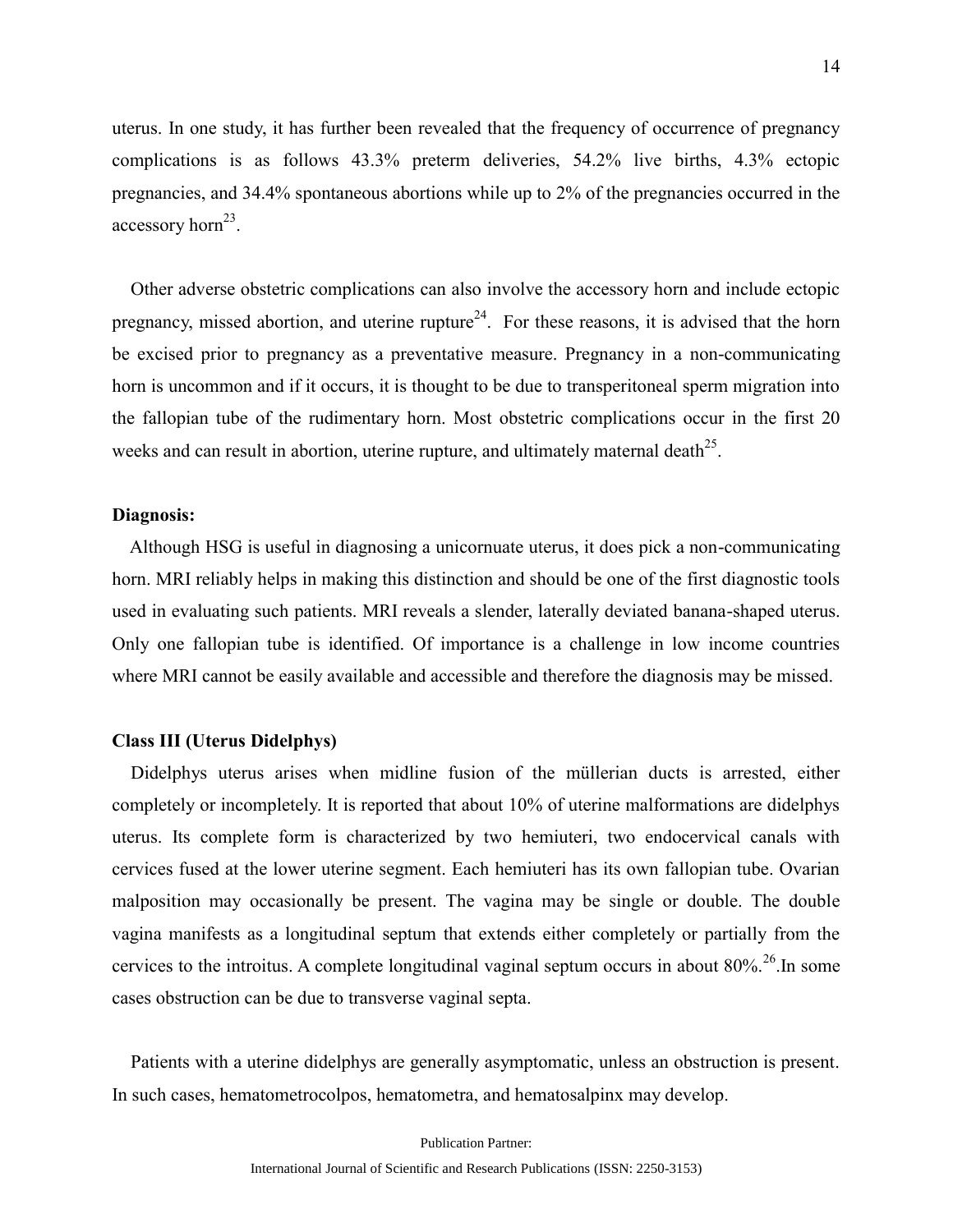Renal agenesis most commonly occurs in association with uterine didelphys than with any other type of müllerian anomaly. The reported incidence of renal anomalies in this group is reported to be about  $20\%$ <sup>27</sup>. Obstructed unilateral vagina in patients with uterus didelphys is frequently associated with ipsilateral renal and ureter agenesis; this is known as Wunderlich-Herlyn-Werner syndrome, a rare but well-established anomaly.<sup>28</sup>. This finding has been reported and supported by other published case reports $2^{9,30}$ .

 In substantial numbers of cases, intercourse is often possible in both vaginas. Moreover, simultaneous pregnancies in each uterus have also been reported. In this case the twins are always dizygotic. Some Literature have reported intervals of delivery between first and second twin to be hour, days or even weeks $^{31}$ .

 Management of delivery is controversial. Some authorities believe that vaginal delivery can be safely achieved, whereas others advocate cesarean delivery. It has been reported in literature that one twin was delivered by means of cesarean delivery at 25 weeks' gestation, and the second twin was delivered by means of spontaneous vaginal delivery at 35 weeks. Both twins survived<sup>32</sup>. Because twin didelphys pregnancies are rare, data in the literature about obstetric outcomes are scarce. Other reported complications include unilateral placental abruption and unilateral premature labor<sup>33</sup>.

 Compiled data from some studies revealed the following possible outcomes: 24.4% preterm end in deliveries, 68.6% in live births, 2.3% in ectopic pregnancies, and 20.9% in spontaneous abortions<sup>23</sup>. The poor reproductive outcomes are thought to be associated with diminished uterine volumes and decreased perfusion of each hemiuteri.

#### **Diagnosis:**

 As usual, non-obstructive uterus didelphys is usually asymptomatic until menarche. The most frequent complaint is failure to contain menstrual flow by a tampon. The diagnosis is often reached during the initial pelvic examination, when two cervices are identified. A history of second-trimester spontaneous abortion is often a clue to this diagnosis.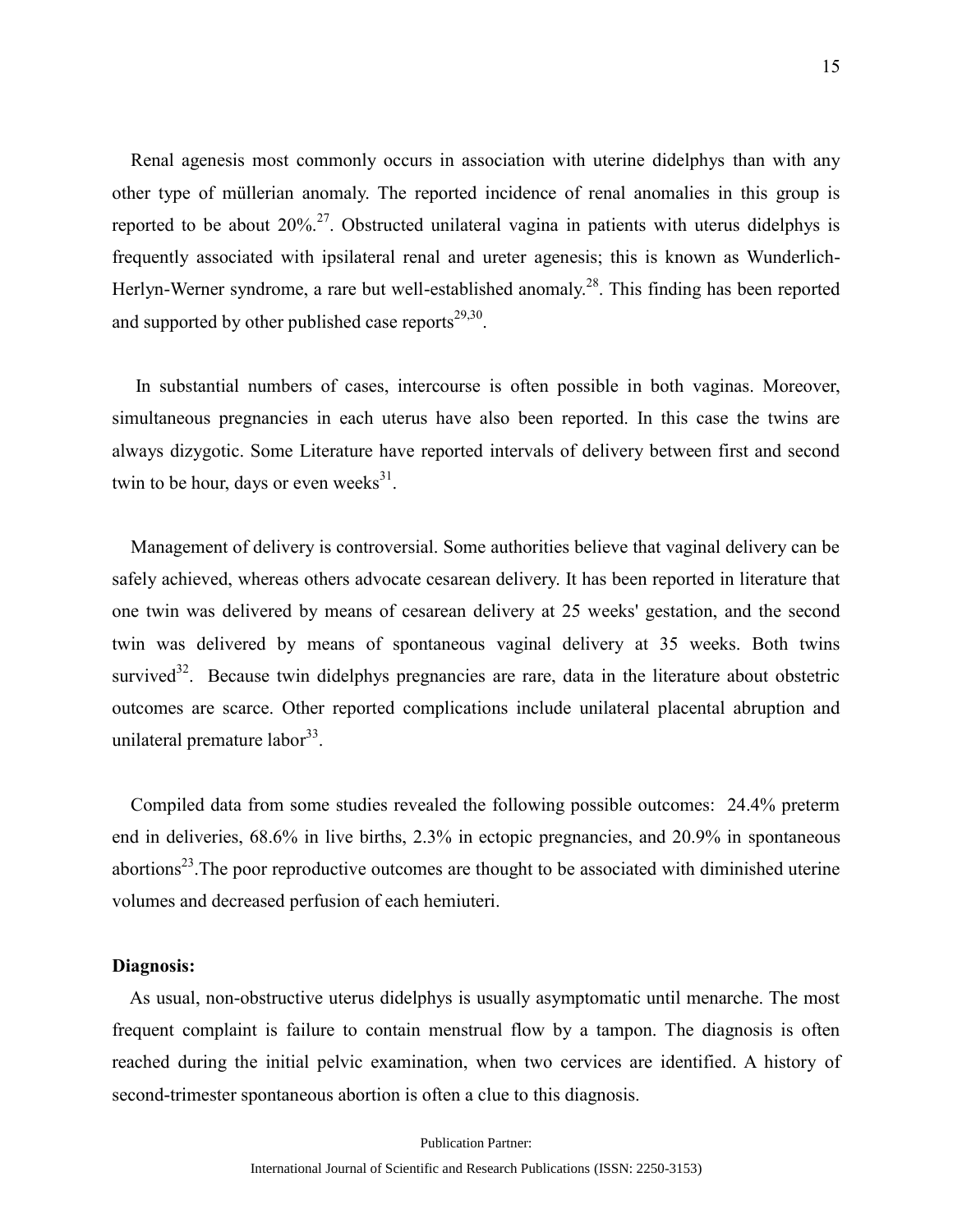In hemivaginal obstruction, the clinical presentations are variable and depend on the degree of obstruction and whether the obstruction has an opening. The most common presenting symptoms are onset of dysmenorrhea within the first years following menarche and progressive pelvic pain. A unilateral pelvic mass is detected on examination with the right affected nearly twice as frequently as the left. Presenting symptoms of marked rectal pain and constipation, secondary to hematocolpos impingement, have been reported in some case reports<sup>34</sup>.

 Diagnostic modalities are similar to those used for unicornuate uterus. Workup should include HSG, MRI, and IVP to confirm or exclude associated urinary tract anomalies. MRI reveals two widely separated uterine horns, and two cervices are typically identified. Ultrasonography may be a valuable adjunct<sup>35</sup>.

# **Class IV (Bicornuate Uterus)**

 The bicornuate uterus is formed when the müllerian ducts incompletely fuse at the level of the uterine fundus. In this anomaly, the lower uterus and cervix are completely fused, resulting in two separate but communicating endometrial cavities, a single-chamber cervix and vagina. A muscular intrauterine septum is also present, and this defect corresponds externally to an indentation or groove at the fundus. The depth of the groove and length of the uterine septum depend in the adult uterus on the length of the incompletely fused müllerian ducts in the fetus<sup>36</sup>.

 Some scholars have further subclassified this anomaly. Subclassification into complete or partial categories depends on septum length. Complete uterine septa that extend either to the internal or external os are known as bicornuateunicollis uterus and bicornuatebicollis uterus, respectively. When the septum is confined to the fundal region, it is considered a partial bicornuate uterus.

 Bicornuate uterus is considered an incidental finding because women with this anomaly usually have few reproductive-associated problems. The condition usually remains undiagnosed until cesarean delivery or other procedures reveal its existence.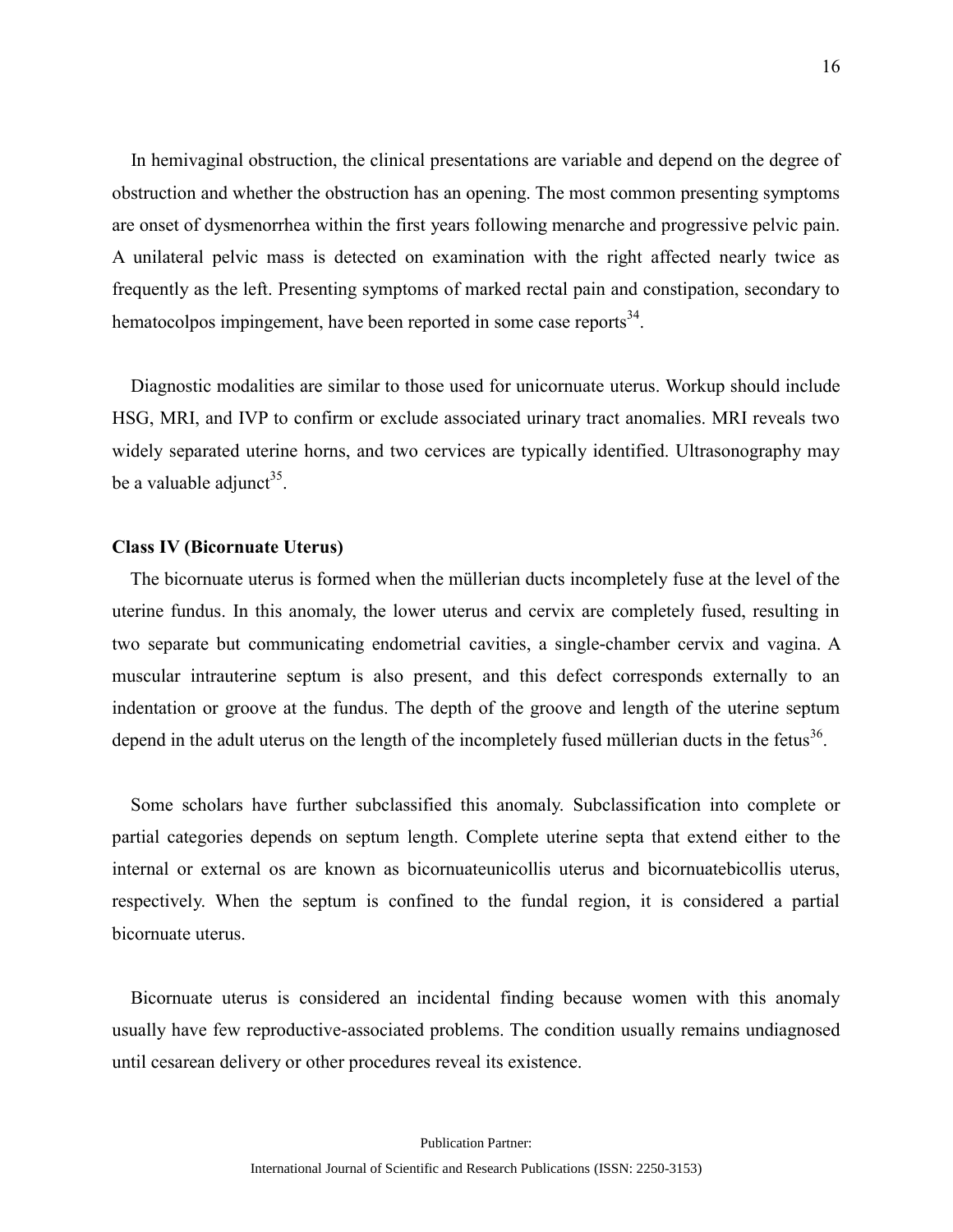In one large study of infertile women, the incidence of bicornuate uterus was not significantly different from that of the fertile control group, suggesting that these patients usually have no difficulty becoming pregnant<sup>19,37</sup>. Most of these patients can expect to deliver a viable infant, though in some cases they may present with late abortion or premature labor<sup>38</sup>. Ruptured uterus has also been reported in case reports<sup>39</sup>.

 Obstetric outcomes may be related to length of the muscular septum, ie, whether the bicornuate uterus is partial or complete. In one report, women with a partial bicornuate uterus had a spontaneous abortion rate of 28%, and the preterm delivery rate was 20%. However these finding contrasts with other reported incidences of spontaneous abortions in 66% and preterm deliveries in women with complete bicornuate uterus<sup>40</sup>. In rare cases, a twin pregnancy can occur in a single horn of the bicornuate uterus though the outcomes are not favorable.

# **Diagnosis:**

 The most important issue is to distinguish the bicornuate uterus from the septate uterus because the two may resemble. An accurate, definitive diagnosis must be reached because their treatment strategies and reproductive outcomes are markedly different. Indeed, uterine bicornuate does not usually require surgery and is associated with minimal sexual and reproductive problems, while the septate uterus can be surgically corrected and has a high association with reproductive failure.

 Evaluation of bicornuate uterus should begin with ultrasonography though it does not help in accurately distinguishing a septate uterus from a bicornuate uterus.

 Further evaluation by MRI can help make this distinction. On MRI, two uterine bodies and a single cervix characterize the bicornuate uterus. The myometrial tissue that separates the two horns can also be visualized<sup>41</sup>. The external contour is outward concave, which contrasts with the outward convexity of normal and septate uteri<sup>14</sup>.MRI findings of the septate uterus reveal a persistent longitudinal septum partially dividing the uterine cavity.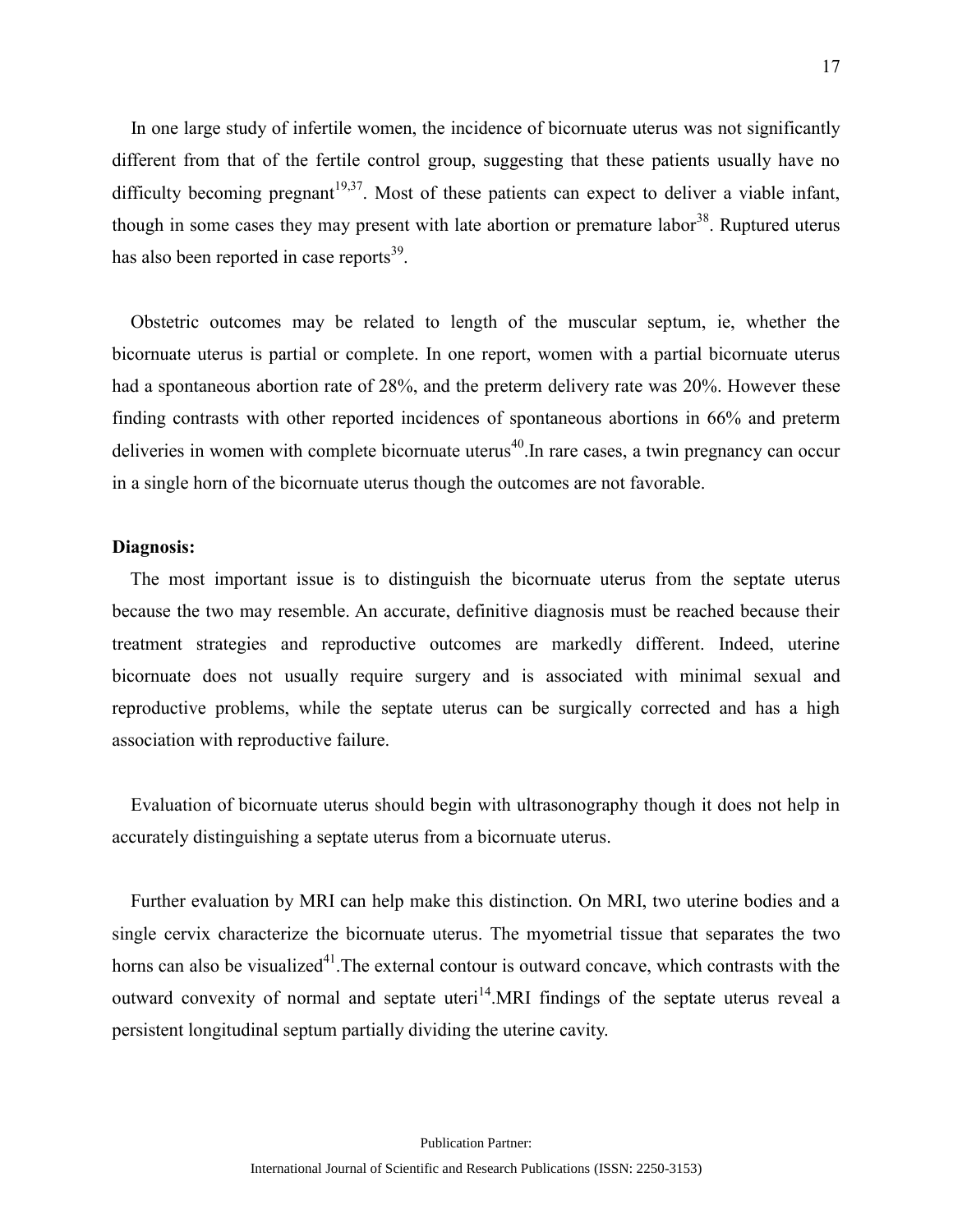Laparoscopic examination of the fundal contour can readily distinguish the bicornuate uterus from the septate uterus. The major difference between the two is the anatomic appearance of the external uterine fundus. The bicornuate uterus has two horns, whereas the appearance of external fundus of the septate uterus is normal.

 Another important diagnostic evaluation tool for most uterine structural anomalies is HSG; however, it cannot reliably distinguish bicornuate from septate uteri because their uterine cavity images are similar (ie, double uterus)<sup> $42,43$ </sup>. The accuracy of HSG in differentiating bicornuate from septate is reported to be about  $55\%^{44}$ . Combined HSG and Laparascopy improves the accuracy of diagnosis up to  $95\%^{45}$ .

#### **Class V (Septate Uterus)**

 Septate uterus is the most common structural abnormality of all müllerian duct defects. It results from incomplete resorption of the medial septum after complete fusion of the müllerian ducts has occurred. The septum, located in the midline fundal region, is composed of poorly vascularized fibromuscular tissue<sup>19</sup>.Numerous septal variations exist. The complete septum extends from the fundal area to the internal os and divides the endometrial cavity into two components. This anomaly is often associated with a longitudinal vaginal septum $40$ . The partial septum does not extend to the os. Some septa may be segmental, permitting partial communication between the endometrial cavities $46$ .

 A variant septate anomaly characterized by the triad of complete septate uterus, duplicated cervix, and vaginal septum is recognized and may be more common than previously reported47,48.The most common presenting symptoms are dyspareunia, dysmenorrhea and primary or secondary infertility<sup>49</sup>. Pregnancy loss and obstetrical complications also occur in this anomaly.

 Because of the presence of two cervices, this entity should be distinguished from the didelphys uterus because each has different reproductive outcomes and treatment strategies. In general, a complete septum would be removed hysteroscopically while no surgical intervention would be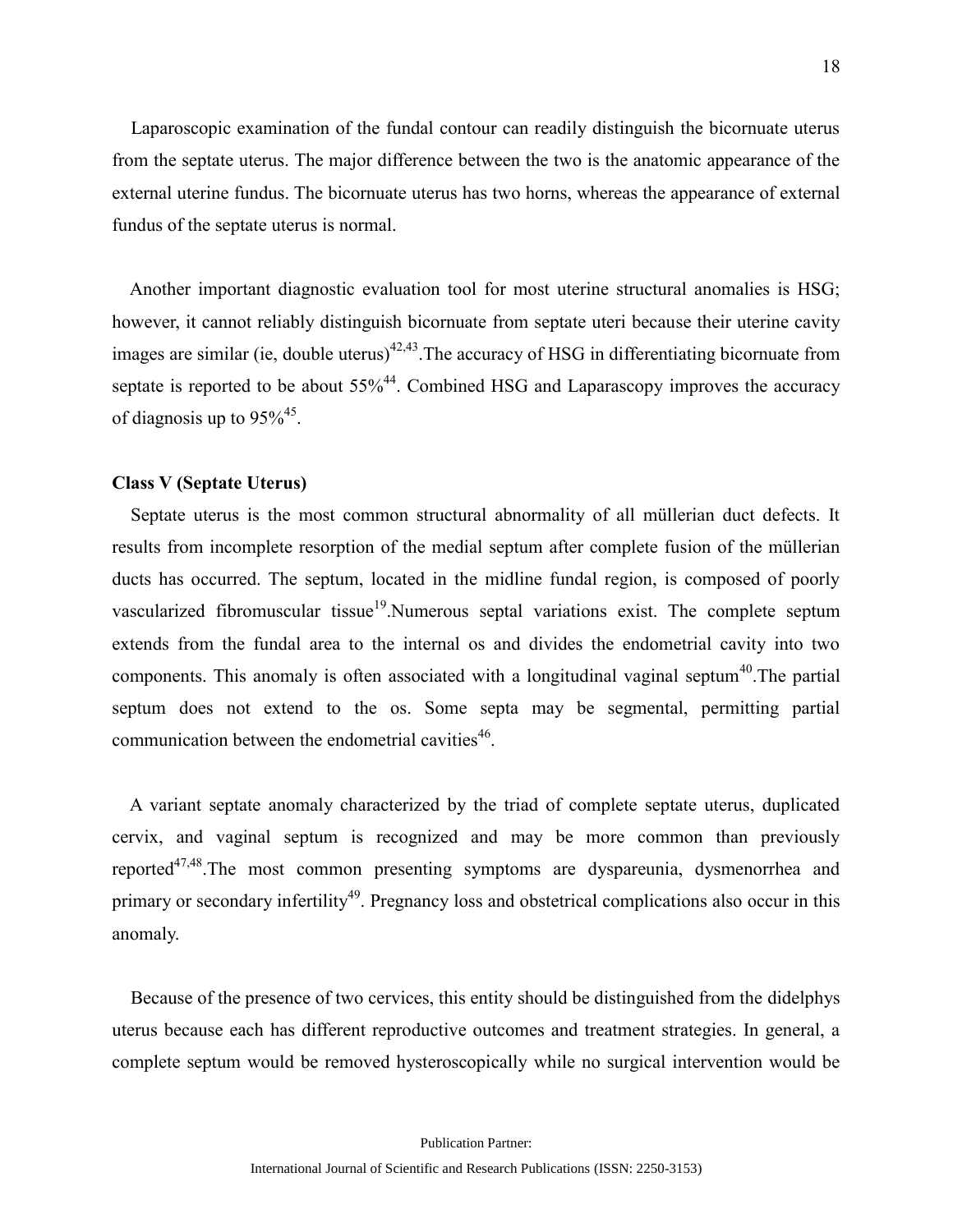recommended for the uterine didelphys. On laparoscopy, the uterine fundus has a normal, smooth  $\text{contour}^{49}$ .

A rare variant septate uterus is the Robert uterus<sup>50</sup>. This entity is characterized by a complete septum and noncommunicatinghemiuteri with a blind horn. Patients usually present with unilateral hematometra and dysmenorrhea. Pregnancy is possible as reported in one case report though it was terminated at around 26 weeks as a result of fetal death $^{51}$ .

 Fertility does not appear to be substantially compromised in patients with a septate uterus. Yet, this anomaly is associated with poor outcomes. A comprehensive review of combined data from several studies that addressed reproductive outcomes of the septate uterus revealed the following outcomes: 10% preterm deliveries (58.1% live birth 1.9% ectopics, and 75.7% spontaneous abortions $^{23}$ .

#### **Diagnosis:**

 As usual, a combination of diagnostic modalities is needed to arrive at a definitive diagnosis. The most frequently used approaches are HSG, hysteroscopy, and laparoscopy. Ultrasonography and MRI are also useful. HSG reveals a two chambered uterus. The length and thickness of the septum can be assessed, and tubal patency can be concomitantly assessed. However, neither HSG nor hysteroscopy help in distinguishing a septate uterus from a bicornuate uterus<sup>52</sup>. Laparoscopy aimed at determining normal fundal contour is best for distinguishing these entities.

 Transvaginal ultrasonography is a useful aid in diagnosing septate uterus. It has been demonstrated in some studies that the sensivity and specificity are about 100% and 80% respectively<sup>43</sup>. Results from combining transvaginal ultrasonography with color Doppler imaging resulted in 95% sensitivity and 99.3% specificity for septate diagnoses<sup>53</sup>.

 MRI provides excellent tissue characterization and helps in reliably differentiating a septate uterus from a bicornuate uterus  $14,54$ .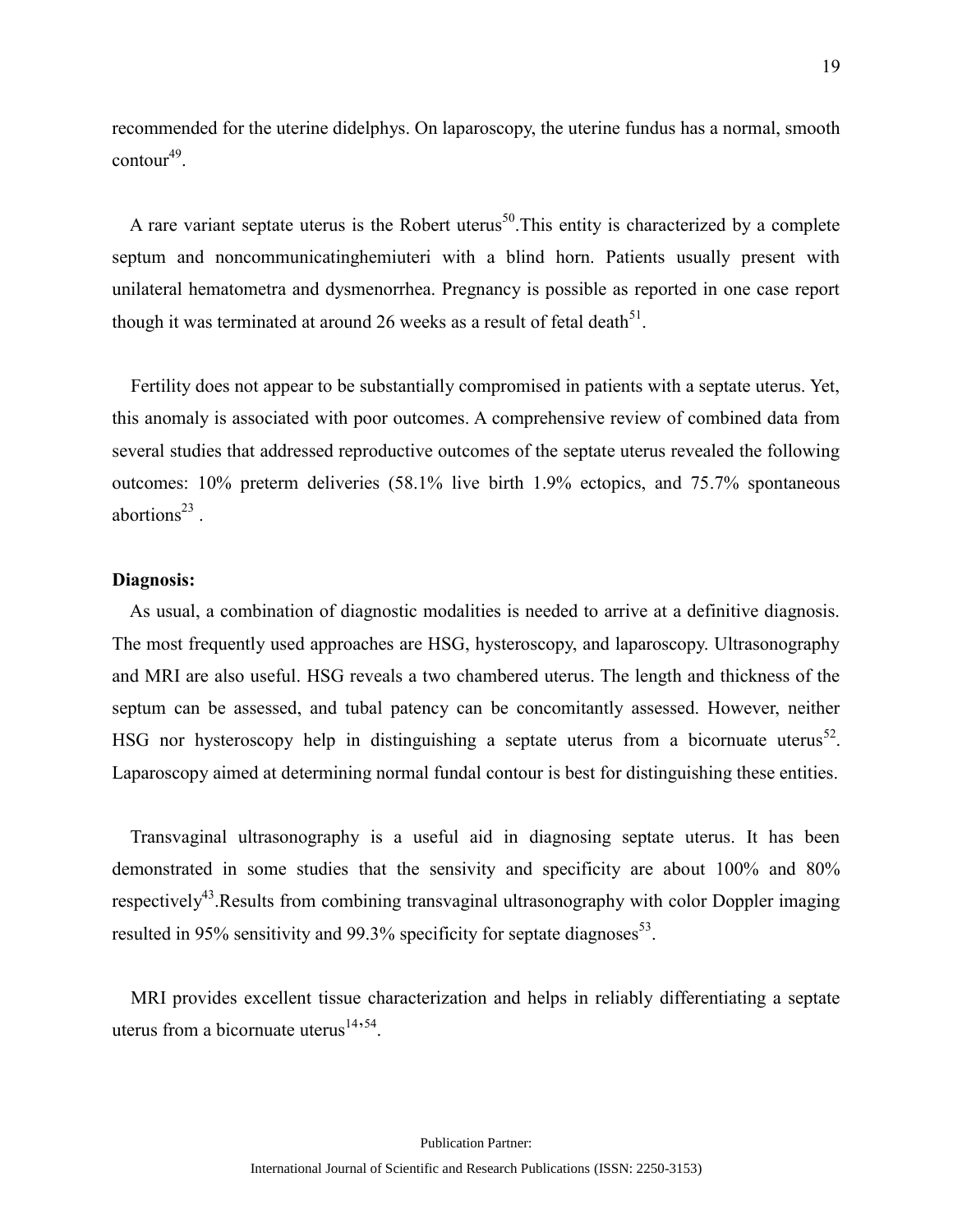### **Class VI (Arcuate Uterus)**

 The arcuate uterus results from near-complete resorption of the uterovaginal septum. It is characterized by a Thin and small intrauterine indentation shorter located in the fundal region. This anomaly is easily picked up by  $HSG^{55}$ .

 Classification of this anomaly has been challenging and still debated. Some classificationsystems considerit as a mild form of bicornuate uteruswhile the AFS classification system, a separate class was proposed for this anomaly on the basis of its external unification, which distinguishes it from the septate uterus<sup>7</sup>. By either classifications system, there are still speculations whether the arcuate uterus is a normal variant. Compared with other müllerian malformations, arcuate uterus is clinically benign and its rarely associated with adverse obstetric outcomes, and may not affect reproductive outcomes<sup>40</sup>.

# **Diagnosis and management of arcuate uterus**

 Because arcuate uterus is usually asymptomatic,the literature regarding the diagnosis, management, and reproductive outcomes is limited and conflicting. HSG reveals a single uterine cavity with a saddle-shaped fundal indentation. MRI findings show convex or flat external uterine contour. The indentation is broad and smooth<sup>55</sup>. Normal zonal anatomy is evident. Renal ultrasound and IVP may be performed to help exclude any associated urinary tract anomalies; however, these studies are not part of a standard evaluation. Arcuate uterus is usually managed similarly to septate uterus, and only selected patients who fulfill poor reproductive performance criteria are recommended for surgical correction.

#### <span id="page-24-0"></span>**7. INCIDENCE AND PREVALENCE OF MDAS IN CLINICAL PRACTICE**

 Incidence rates vary widely and depend on the studied population. Most authors report incidences of 0.1-3.5% $^{27,57}$ . In 2001, Grimbizis and colleagues reported that the mean incidence of uterine malformations was 4.3% for the general population.

 In women with fertility problems, the incidence of müllerian duct anomalies is slightly higher at 3-6% and in women with recurrent abortions have an incidence of 5-10%, with the highest incidence of müllerian defects occurring in patients having third-trimester miscarriages<sup>19,59</sup>. The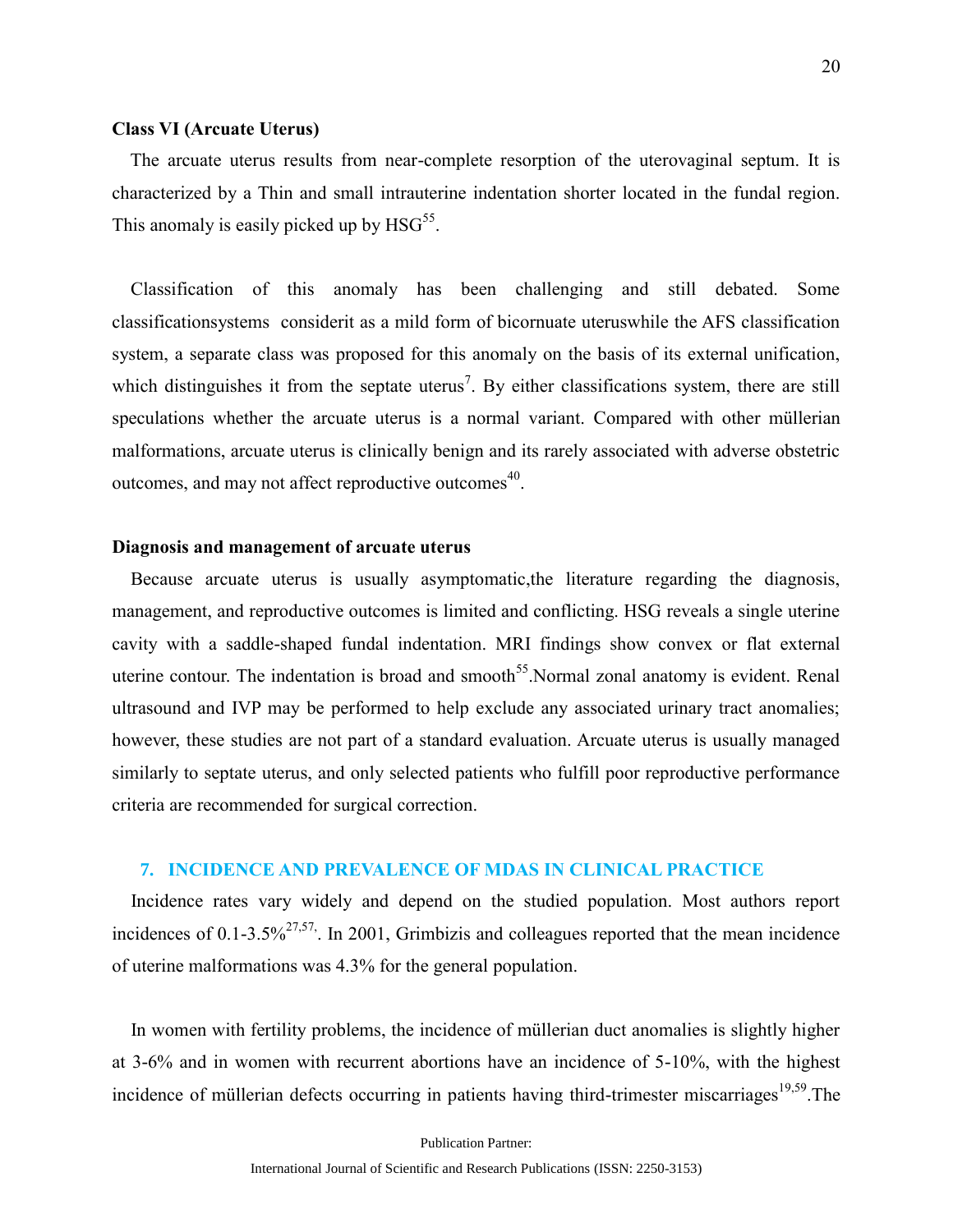most commonly reported müllerian duct anomalies are septate, arcuate, didelphys, unicornuate, or hypoplastic uteri. The distribution of these anomalies however depends on the study and on the geographic location<sup>19,59</sup>.

# **8. GENERAL CLINICAL PRESENTATION**

 Most müllerian duct anomalies (MDAs) are associated with functioning ovaries and a normal age-appropriate external genitalia. These abnormalities are often diagnosed after the onset of puberty. In the prepubertal period, normal external genitalia and age-appropriate developmental milestones often mask abnormalities of the internal reproductive organs. After the onset of puberty, young women often present to the gynecologist with menstrual disorders. Late presentations include infertility and obstetric complications.

 Sexual and Obstetric outcome in patients with mullerian duct anomalies vary significantly depending of the type of the anomaly in question but in general following outcomes are possible.

#### **Class I (Agenesis or hypoplasia)**

 The anomaly involves absence of the vagina, cervix , uterine fundus, fallopian tube or a combination of one or more of these.

 The clinical presentation is therefore primary amenorrhea after the girl is past menarche. Because the gonads are usually present, the growth and secondary sexual characteristics are almost always normal. External genialia is usually normally found but with A small vaginal pouch which barely admit a tip of finger.

 Bimanual Digital rectal examination reveals no uterus. An ultrasound examination may reveal the absence of the uterus though it may as well be inconclusive in some cases. In these cases advanced imaging studies like MRI or Diagnostic laparoscopy may be requested.

 In these cases sexual activity and fertility are not compatible. Reconstructive surgery or vaginoplasty may be instituted but just to permit sexual function and not to achieve reproductive capability and therefore psychological treatment plays a major role.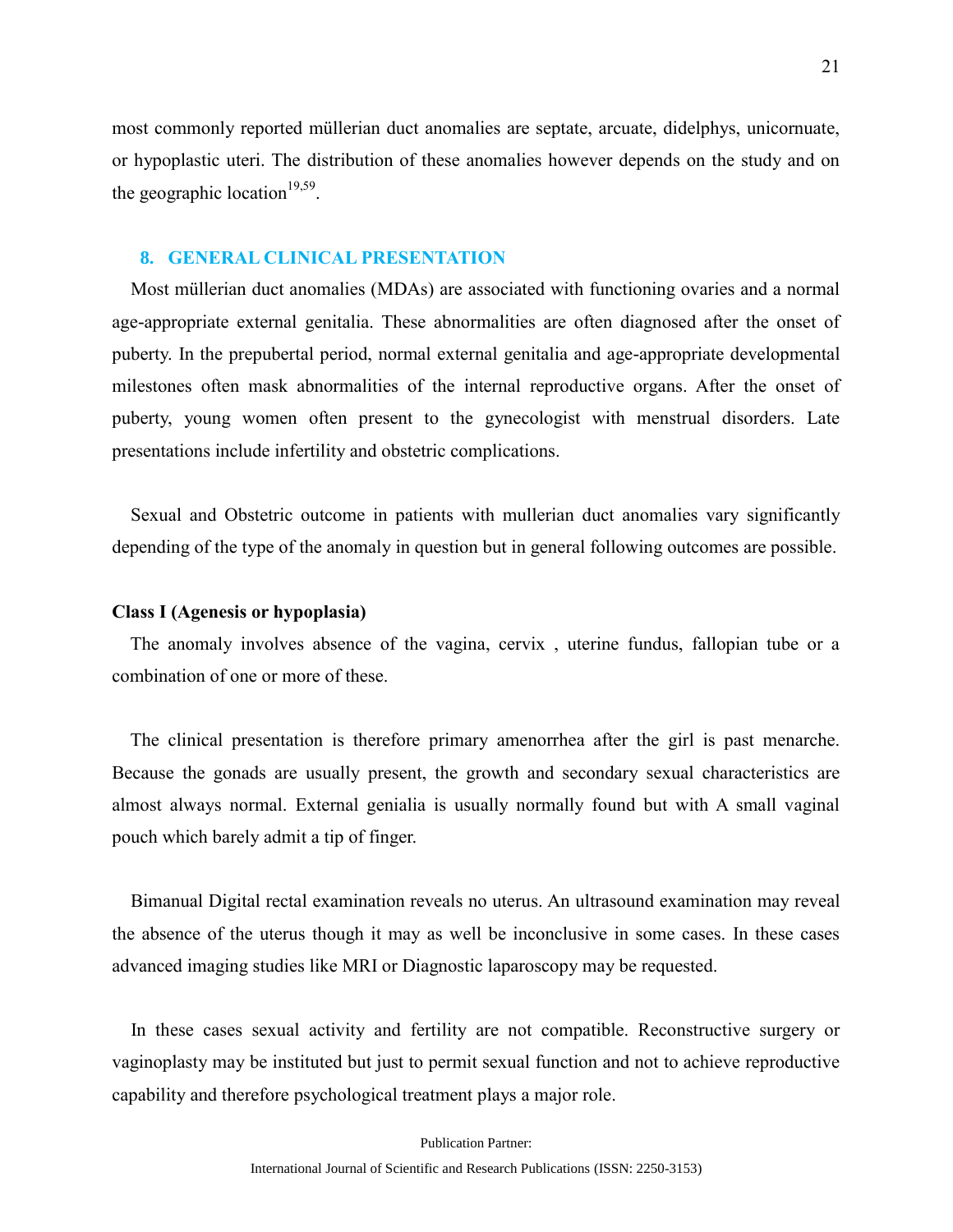### Class II (**Unicornuate Uterus)**

 Involves the absence or incomplete development of one Mullerian ducts resulting into presence of only one fallopian tube. In these patients the external genitalia, secondary sexual characteristics are usually normal. The vaginal and the cervix may be normal only that they open into one patent uterine horn. Menstrual cycle may be normal though the volume may be minimal. Sexual activity may not be affected. Diagnosis is therefore quite challenging and commonly made after complications arise. Conception may be possible but maintaining pregnancy in one horn presents a significant challenge. Commonly these patients presents with miscarriages, premature labor, malpresentations of the fetus and uterine rupture.

#### **Failure of fusion of the two Mullerian ducts.**

 The degree of failure of fusion determines the sexual and reproductive outcomes of the individual in questions. In this respect, the shape of the uterine cavity carries a heavier share in determine the obstetric outcome. In this group of malformations, the following have been described:

- Class III (Uterus Didelphys)
- Class IV (Bicornuate uterus)
- Class V (Septate and subseptate uterus)
- Class VI (Arcuate uterus)
- Class VII (DES-related anomalies)

In these patients menstrual cycle may be normal because the uterus is present though not in a normal structure. However abnormalities of menstruation like menorrhagia, and dysmenorrhea may be present. Sexual difficulties may present though not severe enough to impair sexual performance. Low fertility has also been reported in severe forms of fusion malformation though a significant proportion of patients may conceive without difficulty.

 In terms of obstetric outcomes, these patients present with repeated misccariages, premature labor, malpresentations, curnal pregnancies with uterine rupture, obstructed labor and inefficient uterine contraction resulting into possibility of postpartum hamerhage. Twin pregnancies in different horns have also been reported in case reports.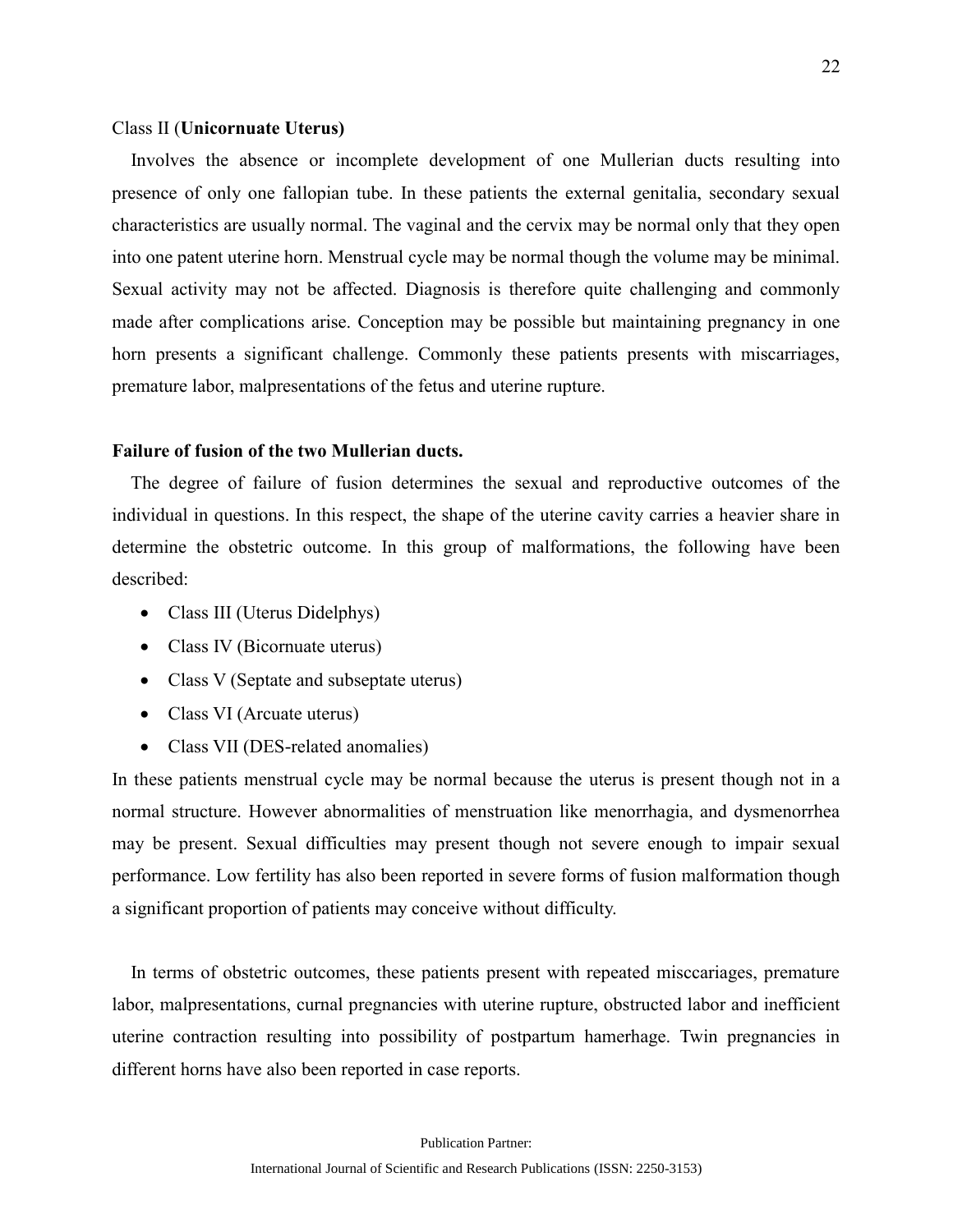

*Fig 1:Picture showing the two uterine horns and the implantation site on the larger hornsin a patient with bicornuate uterus (placenta removed). A case at out Teaching Hospital exemplifying surgical emergencies that can arise from mullerian dust anomalies*



*Fig 2: Picture of an 18 weeks, 300g male fetus delivered at laparatomy for abdominal pregnancy at our Teaching Hospital*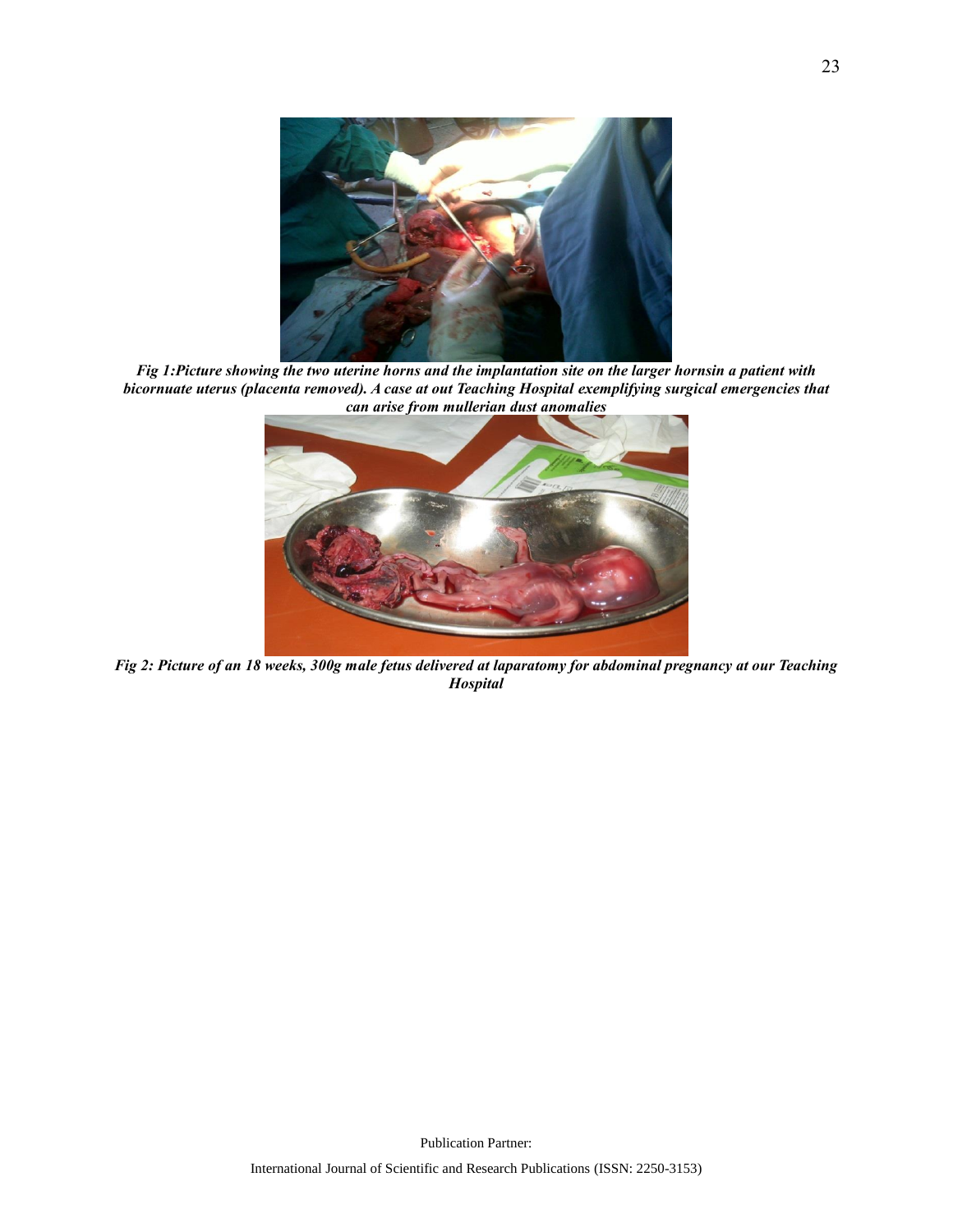# <span id="page-28-0"></span>**REFERENCES.**

- Dewhust textbook of obstetrics and gynecology for postgraduates (1999). Edited by D.K Edmonds. Publ Blackwell Sciences 6th edition.
- Jeffcott principles of gynecology (2001). Edited by NeerjaBhatlaPublAnold Publishers 6th edition
- Moore KL, Persaud TVN. The urogenital system: the development of the genital system. In: The Developing Human: Clinically Oriented Embryology. 7thed. Philadelphia, Pa: WB Saunders; 2003:287.
- Lindenman E, Shepard MK, Pescovitz OH. Mullerian agenesis: an update. Obstet Gynecol. Aug 1997;90(2):307-12
- Amesse LS, Pfaff-Amesse T. Congenital anomalies of the reproductive tract. In: Falcone T, Hurd WW, eds. Clinical Reproductive Medicine and Surgery. 21(2). ed. New York: Elsevier; 2007, 171:235-9.
- Larsen WJ. Development of the urogenital system. In: Sherman LS, Potter SS, Scott WH eds. Human Embryology. 3rded. New York, NY: Churchill Livingstone; 2001:277-9.
- The American Fertility Society classifications of adnexal adhesions, distal tubal occlusion, tubal occlusion secondary to tubal ligation, tubal pregnancies, müllerian anomalies and intrauterine adhesions. FertilSteril. Jun 1988;49(6):944-55
- ACOG Committee Opinion No. 355: Vaginal agenesis: diagnosis, management, and routine care. Obstet Gynecol. Dec 2006;108(6):1605-9.
- Singh J, Devi YL. Pregnancy following surgical correction of nonfusedmullerian bulbs and absent vagina. Obstet Gynecol. Feb 1983;61(2):267-9
- Baramki TA. Treatment of congenital anomalies in girls and women. J Reprod Med. Jun 1984;29(6):376-84.
- Petrozza JC, Gray MR, Davis AJ, Reindollar RH. Congenital absence of the uterus and vagina is not commonly transmitted as a dominant genetic trait: outcomes of surrogate pregnancies. FertilSteril. Feb 1997;67(2):387-9.
- Jones HW. Reconstruction of congenital uterovaginal anomalies. In: Rock JA, Murphy AA, Jones HW, eds. Female Reproductive Surgery. Baltimore, Md: Lippincott Williams & Wilkins; 1992:246

Publication Partner: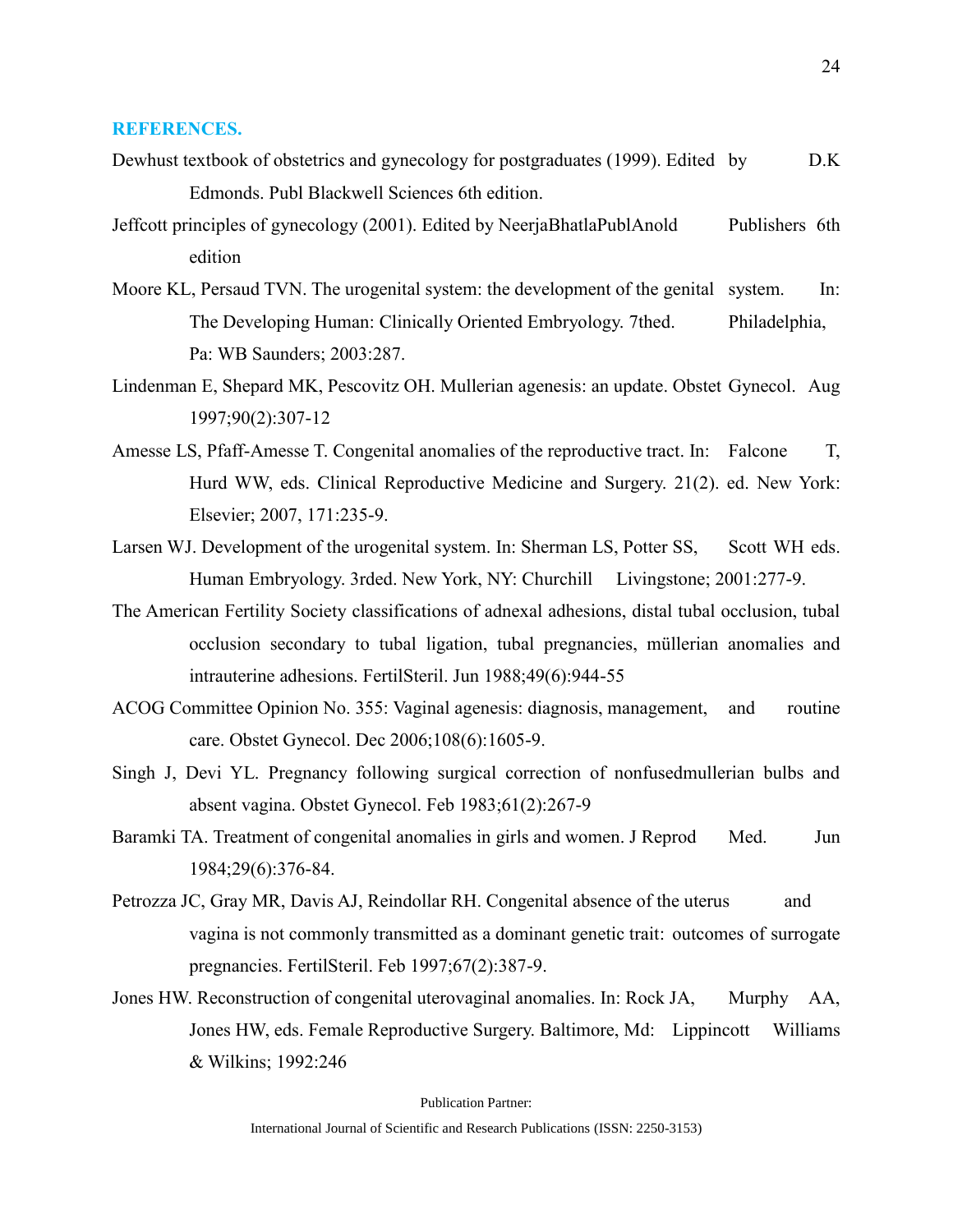- Imaoka I, Wada A, Matsuo M, Yoshida M, Kitagaki H, Sugimura K. MR imaging of disorders associated with female infertility: use in diagnosis, treatment, and management. Radiographics. Nov-Dec 2003;23(6):1401-21.
- Marten K, Vosshenrich R, Funke M, Obenauer S, Baum F, Grabbe E. MRI in the evaluation of müllerian duct anomalies. Clin Imaging. Sep-Oct 2003;27(5):346-50.
- Mülayim B, Demirbasoglu S, Oral O. Unicornuate uterus and unilateral ovarian agenesis associated with pelvic kidney. SurgEndosc. Jan 2003;17(1):161.
- Haydardedeoglu B, Simsek E, Kilicdag EB, Tarim E, Aslan E, Bagis T. A case of unicornuate uterus with ipsilateral ovarian and renal agenesis. FertilSteril. Mar 2006;85(3):750.e1-750.e4.
- Demir B, Guven S, GuvendagGuven ES, Gunalp GS. An incidental finding of unicornuate uterus with unilateral ovarian agenesis during cesarean delivery. Arch Gynecol Obstet. Jul 2007;276(1):91-3..
- Buttram VC Jr, Gibbons WE. Müllerian anomalies: a proposed classification. (An analysis of 144 cases). FertilSteril. Jul 1979;32(1):40-6..
- Raga F, Bonilla-Musoles F, Blanes J, Osborne NG. Congenital Mullerian anomalies: diagnostic accuracy of three- dimensional ultrasound. Fertil Steril. Mar 1996;65(3):523-8.
- Rock JA, Schlaff WD. The obstetric consequences of uterovaginal anomalies. FertilSteril. May 1985;43(5):681-92.
- Markham SM, Waterhouse TB. Structural anomalies of the reproductive tract. CurrOpinObstet Gynecol. Dec 1992;4(6):867-73
- Fatum M, Rojansky N, Shushan A. Septate uterus with cervical duplication:rethinking the development of müllerian anomalies. GynecolObstet Invest. 2003;55(3):186-8.
- Lin PC. Reproductive outcomes in women with uterine anomalies. J Womens Health (Larchmt). Jan-Feb 2004;13(1):33-9.
- Fedele L, Busacca M, Candiani M, Vignali M. Laparoscopic creation of a neovagina in Mayer-Rokitansky-Küster-Hauser syndrome by modification of Vecchietti's operation. Am J Obstet Gynecol. Jul 1994;171(1):268-9.
- Raman S, Tai C, Neoh HS. Noncommunicating rudimentary horn pregnancy. J Gyneco Surg. 1993;9:59.

Publication Partner: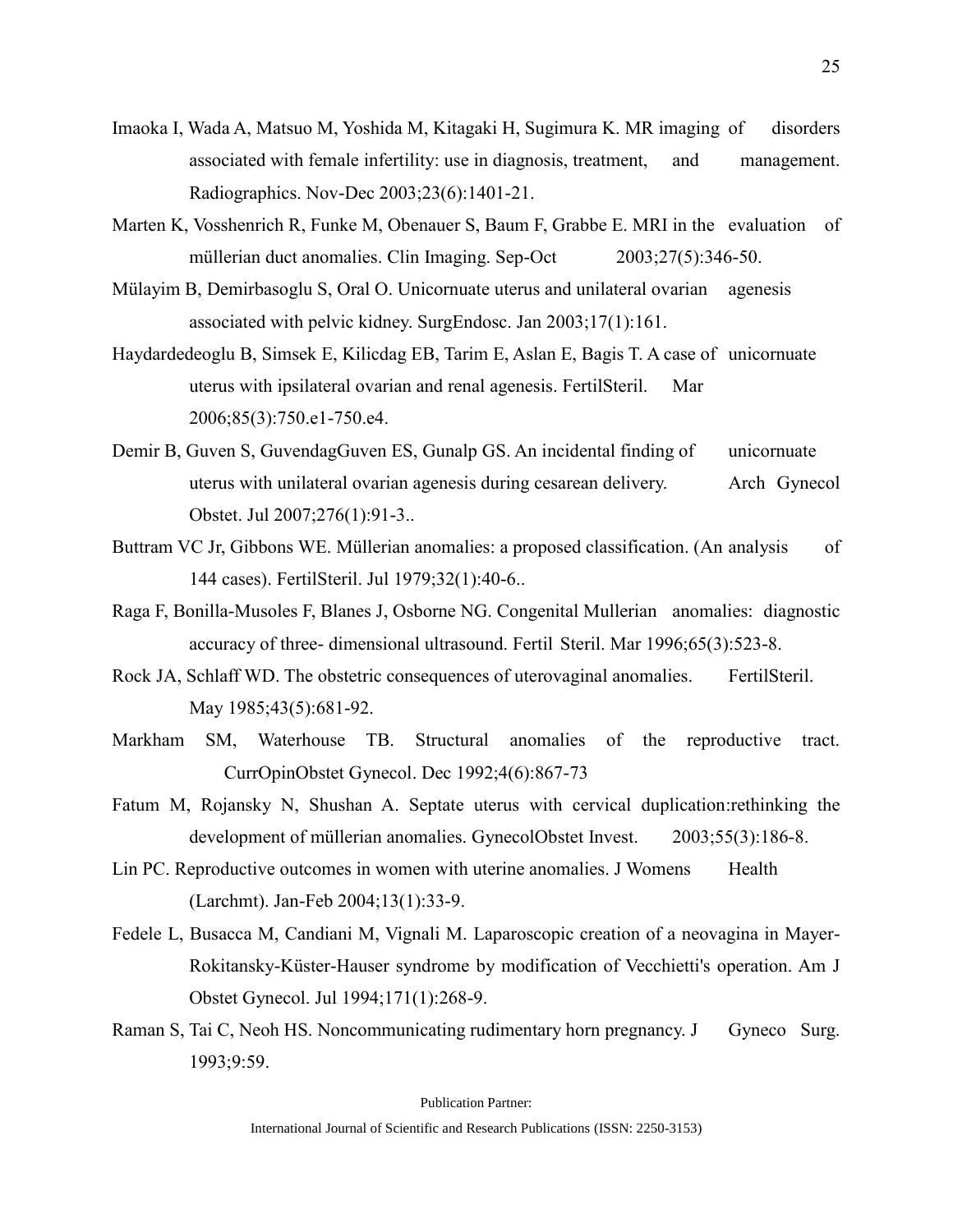- Strickland JL, Cameron WJ, Frantz KE. Long-term satisfaction of adults undergoing McIndoevaginoplastyasadults. AdolescPediatr Gynecol. 1993;6:135.
- Golan A, Langer R, Bukovsky I, Caspi E. Congenital anomalies of the mullerian system. FertilSteril. May 1989;51(5):747-55.
- Tanaka YO, Kurosaki Y, Kobayashi T, Eguchi N, Mori K, Satoh Y. Uterus didelphys associated with obstructed hemivagina and ipsilateral renal agenesis: MR findings in seven cases. Abdom Imaging. Jul-Aug 1998;23(4):437-41
- Phupong V, Pruksananonda K, Taneepanichskul S, Tresukosol D, Virutamasen P. Double uterus with unilaterally obstructed hemivagina and ipsilateral renal agenesis: a variety presentation and a 10-year review of the literature. J Med Assoc Thai. May 2000;83(5):569-74.
- Burgis J. Obstructive Müllerian anomalies: case report, diagnosis, and management. Am J Obstet Gynecol. Aug 2001;185(2):338-44
- Tyagi A, Minocha B, Prateek S. Delayed delivery of second twin in uterus didelphys. Int J Gynaecol Obstet. Jun 2001;73(3):259-60
- Nohara M, Nakayama M, Masamoto H, Nakazato K, Sakumoto K, Kanazawa K. Twin pregnancy in each half of a uterus didelphys with a delivery interval of 66 days. BJOG. Mar 2003;110(3):331-2
- Brown O. Twin pregnancy in a uterus didelphys, with unilateral placental abruption and onset of labour. Aust N Z J ObstetGynaecol. Nov 1999;39(4):506-8
- Pieroni C, Rosenfeld DL, Mokrzycki ML. Uterus didelphys with obstructed hemivagina and ipsilateral renal agenesis. A case report. J Reprod Med. Feb 2001;46(2):133-6
- Troiano RN. Magnetic resonance imaging of mullerian duct anomalies of the uterus. Top MagnReson Imaging. Aug 2003;14(4):269-79
- Propst AM, Hill JA 3rd. Anatomic factors associated with recurrent pregnancy loss. SeminReprod Med. 2000;18(4):341-50
- Wheeler PG, Weaver DD. Partial urorectal septum malformation sequence: a report of 25 cases. Am J Med Genet. Oct 1 2001;103(2):99-105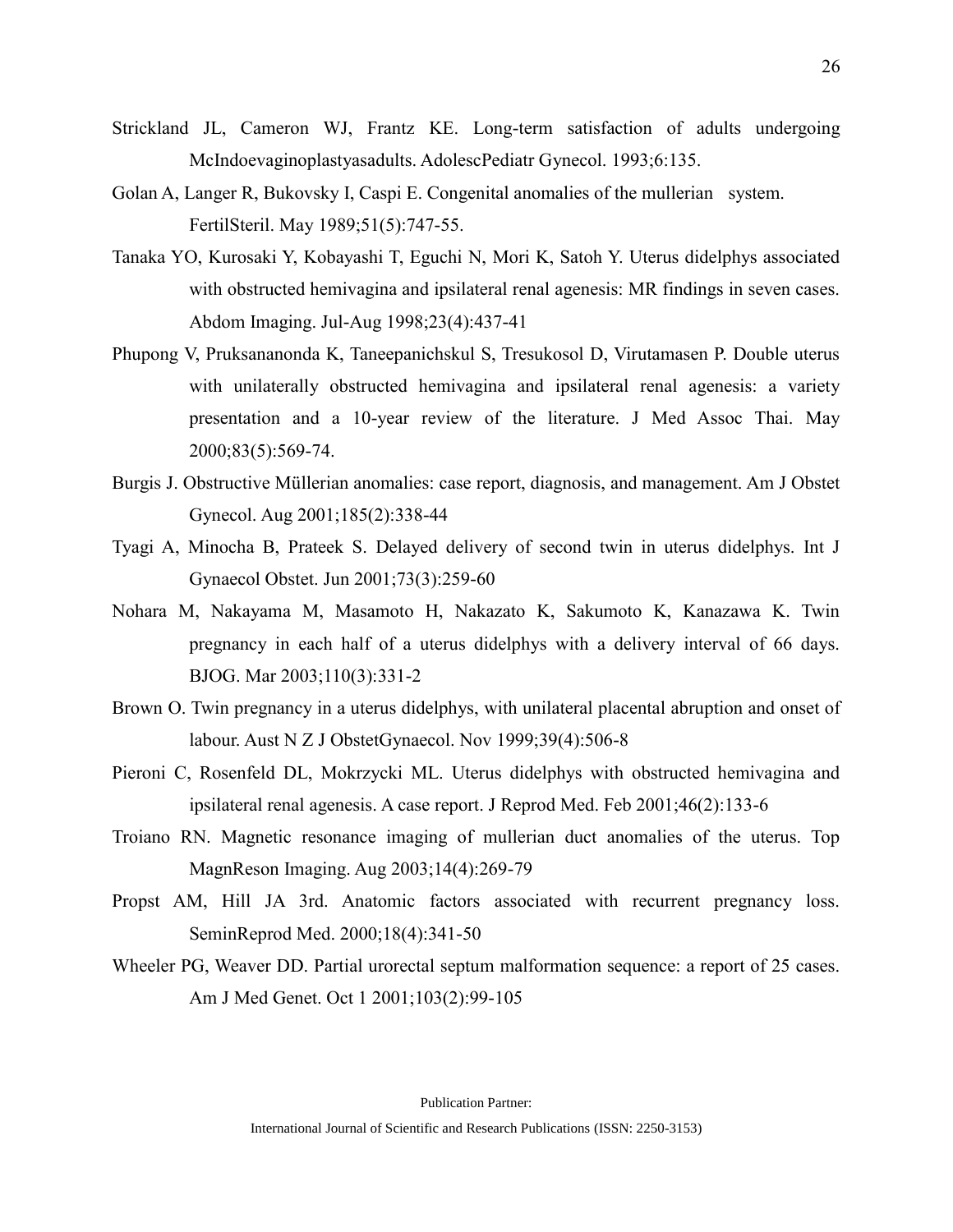- Rock JA. Surgery for anomalies of the mullerian ducts. In: Tompson JD, Rock JA, eds. TeLind's Operative Gynecology. 9th ed. Philadelphia, Pa: JB Lippincott Williams & Wilkins; 2003:705
- Mwampagatwa et al, bicornuateuteruswith abdominal pregnancy; diagnostic challenges in resource limited settings: a case report.IMJVol 3, (1) 2012
- Heinonen PK, Saarikoski S, Pystynen P. Reproductive performance of women with uterine anomalies. An evaluation of 182 cases. ActaObstetGynecol Scand. 1982;61(2):157-62
- Pui MH. Imaging diagnosis of congenital uterine malformation. Comput Med Imaging Graph. Oct 2004;28(7):425-33.
- Carrington BM, Hricak H, Nuruddin RN, Secaf E, Laros RK Jr, Hill EC. Müllerian duct anomalies: MR imaging evaluation. Radiology. Sep 1990;176(3):715-20
- Pellerito JS, McCarthy SM, Doyle MB. Diagnosis of uterine anomalies: relative accuracy of MR imaging, endovaginalsonography, and hysterosalpingography. Radiology. Jun 1992;183(3):795-800
- Reuter KL, Daly DC, Cohen SM. Septate versus bicornuate uteri: errors in imaging diagnosis. Radiology. Sep 1989;172(3):749-52
- Sheth SS, Sonkawde R. Uterine septum misdiagnosed on hysterosalpingogram. Int J Gynaecol Obstet. Jun 2000;69(3):261-3
- Candiani GB, Fedele L, Zamberletti D, De Virgiliis D, Carinelli S. Endometrial patterns in malformed uteri. ActaEurFertil. Sep-Oct 1983;14(5):311-8
- Chang AS, Siegel CL, Moley KH, Ratts VS, Odem RR. Septate uterus with cervical duplication and longitudinal vaginal septum: a report of five new cases. FertilSteril. Apr 2004;81(4):1133-6
- Duffy DA, Nulsen J, Maier D, Schmidt D, Benadiva C. Septate uterus with cervical duplication: a full-term delivery after resection of a vaginal septum. FertilSteril. Apr 2004;81(4):1125-6
- Saygili-Yilmaz ES, Erman-Akar M, Bayar D, Yuksel B, Yilmaz Z. Septate uterus with a double cervix and longitudinal vaginal septum. J Reprod Med. Oct 2004;49(10):833-6